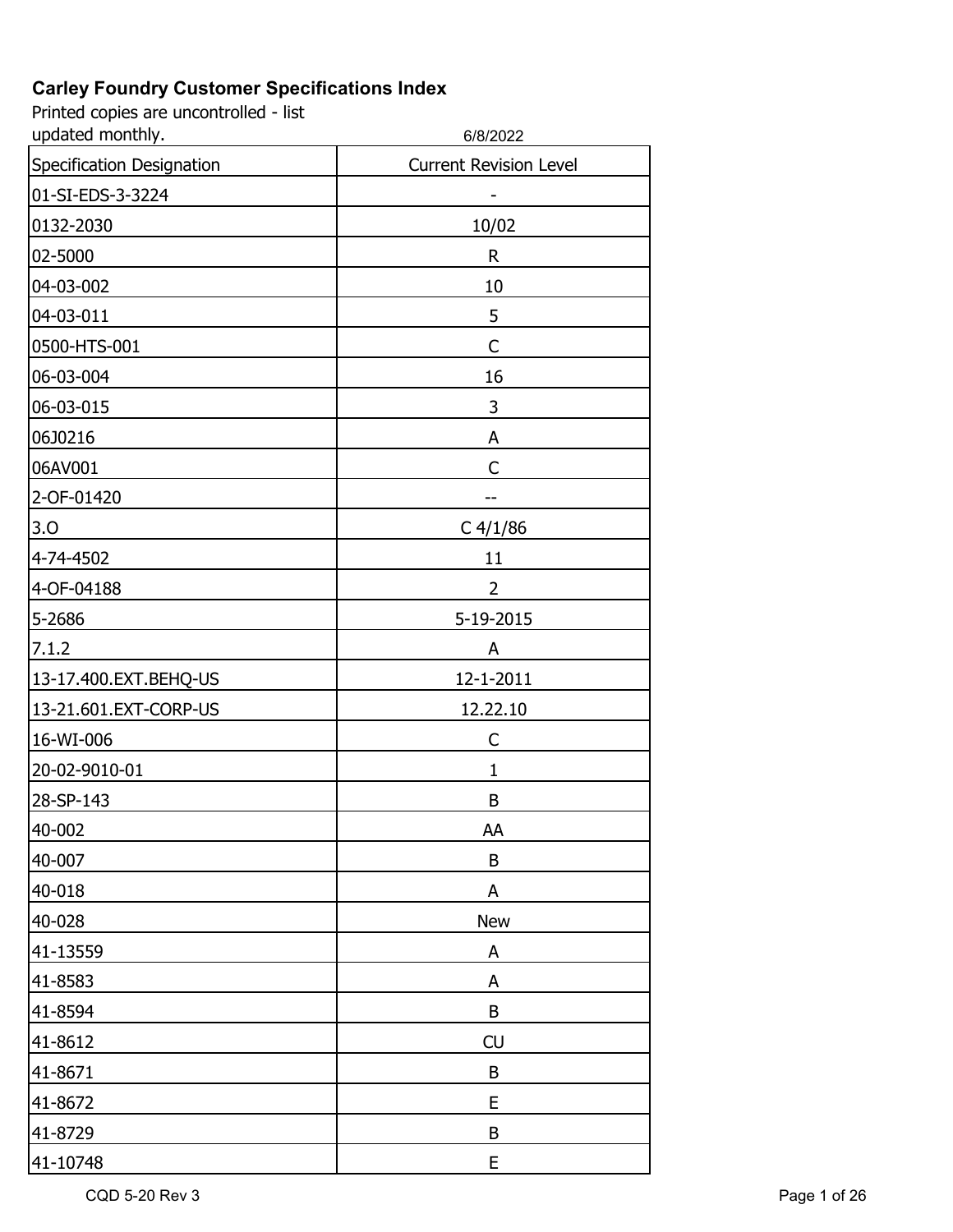| updated monthly.          | 6/8/2022                      |
|---------------------------|-------------------------------|
| Specification Designation | <b>Current Revision Level</b> |
| 42-0449                   | B                             |
| 46-170190                 | 10                            |
| 46-274914                 | 8                             |
| 46-316917                 | 2                             |
| 46-319252                 | O                             |
| 59-1012                   | A                             |
| 104-222                   | Jul 6/17                      |
| 117-Q Notes               | CB                            |
| 270-16-TC                 | $3-97$                        |
| 465-4559                  | A                             |
| 465-4562                  | A                             |
| 568                       | B                             |
| 700-001-333               | B                             |
| 700-002-460               | D                             |
| 4836-9367-4552.4          | 05/2018                       |
| 7007                      | 3                             |
| 40107                     | B                             |
| 40108                     | B                             |
| 69100-2                   | G                             |
| 69100-3                   | F                             |
| 412000                    | U                             |
| 46024-ABW                 | 06/05                         |
| 46024-ML                  | Mar 00                        |
| 46024-YV                  | $1 - 02$                      |
| 107700                    | $9 - 14 - 93$                 |
| 1E0011                    | 44                            |
| 1E0012                    | 6                             |
| 1E0013                    | 03                            |
| 1E0015                    | 6                             |
| 1E0099                    | 48                            |
| 1E0198                    | 53                            |
| 1E0421                    | 20                            |
| 1E0466                    | 07                            |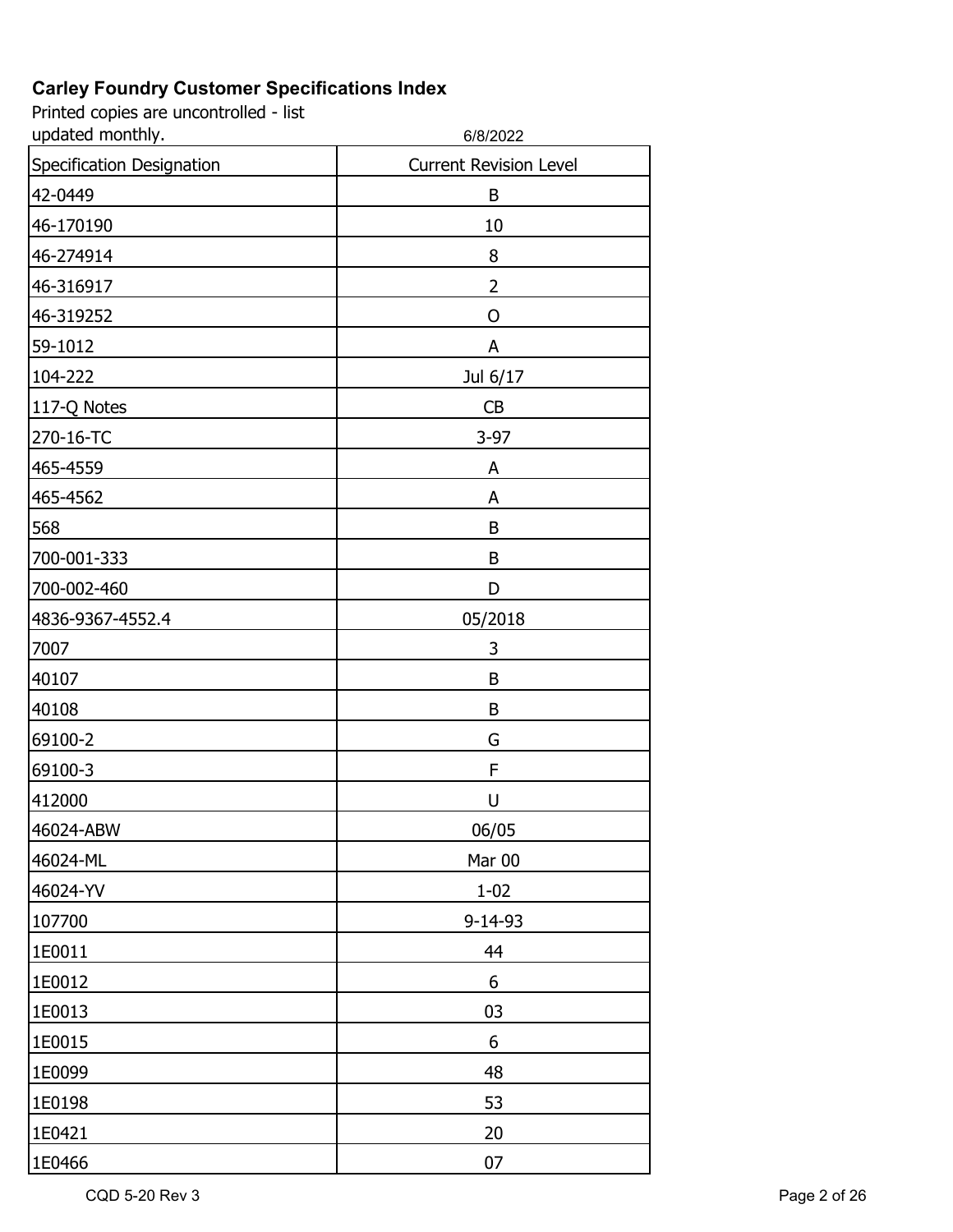| updated monthly.          | 6/8/2022                      |
|---------------------------|-------------------------------|
| Specification Designation | <b>Current Revision Level</b> |
| 1E0467                    | 12                            |
| 1E0485                    | 5                             |
| 1E0486                    | 09                            |
| 1E0487                    | 8                             |
| 1E0507                    | 34                            |
| 1E0552                    | 18                            |
| 1E0576                    | 18                            |
| 1E1047                    | 05                            |
| 1E1258                    | 4                             |
| 1E1540                    | $\boldsymbol{0}$              |
| 1E2122                    | 19                            |
| 1E2219                    | 9                             |
| 1E2272                    | 3                             |
| 1E2278                    | 3                             |
| 1E2331                    | $\overline{2}$                |
| 1E2349                    | 9                             |
| 1E2500                    | 13                            |
| 1E2600                    | 5                             |
| 1E2617                    | 13                            |
| 1E2722                    | 03                            |
| 1E2753                    | 00                            |
| 1E2850                    | 03                            |
| 1E2966                    | 04                            |
| 310012                    | E                             |
| 360709                    | D                             |
| 361000-001                | B                             |
| 363174                    | B                             |
| 451836-01                 | D                             |
| 473649-01                 | D                             |
| 484679-01                 | B                             |
| 506085-01                 | B                             |
| 506191-01                 | B                             |
| 730006                    | E                             |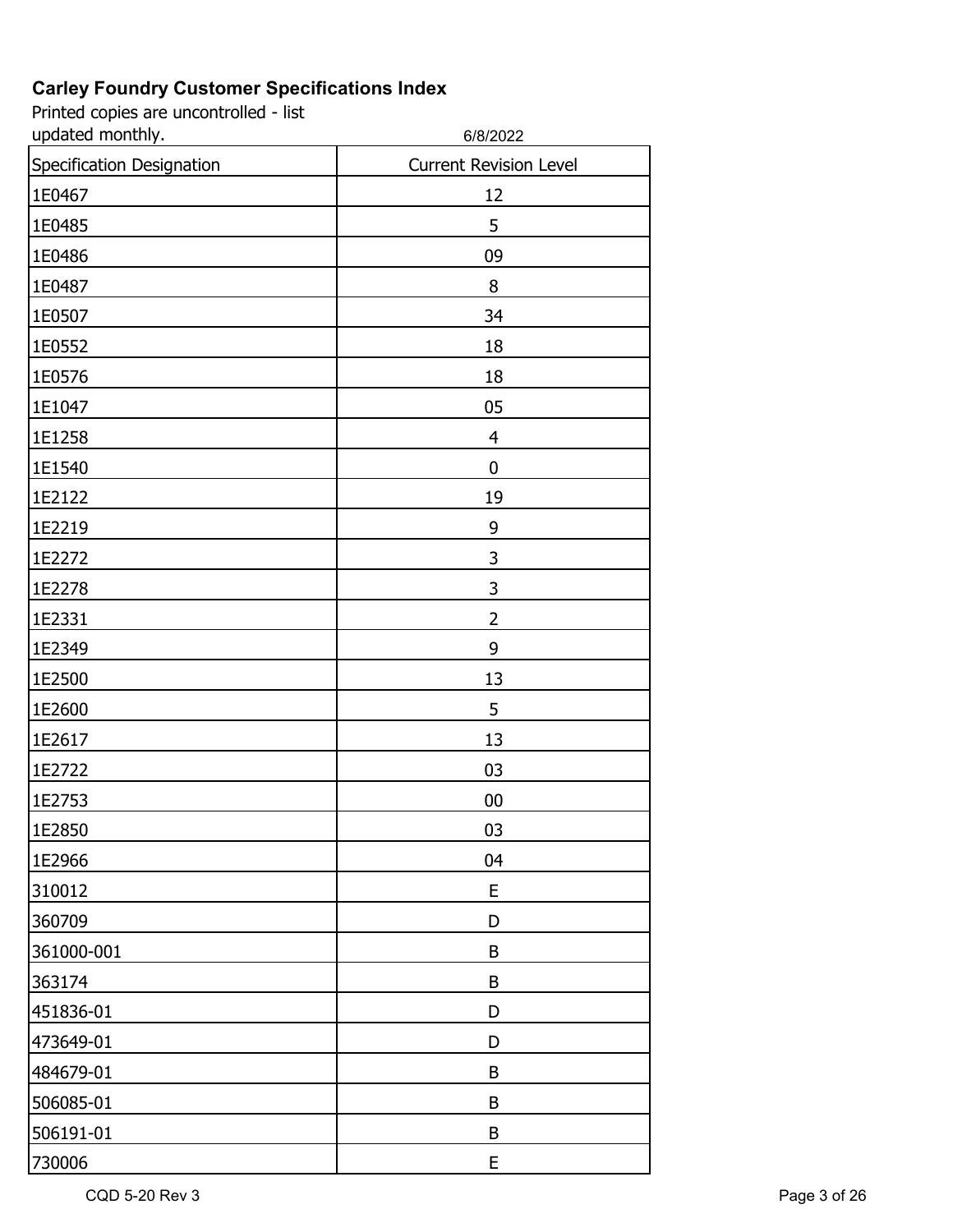| updated monthly.          | 6/8/2022                      |
|---------------------------|-------------------------------|
| Specification Designation | <b>Current Revision Level</b> |
| 2201318                   | G                             |
| 2204822GSP                | 8                             |
| 2242000GSP                | 1                             |
| 2275271DNT                | A                             |
| 2293000GSP                | 0                             |
| 2529316                   | J                             |
| 2950810                   | C                             |
| 2950814                   | D                             |
| 3320700                   | C                             |
| 4654518-01                | A                             |
| 5240305GSP                | 13                            |
| 5316658GSP                | 3                             |
| 8351300                   | M                             |
| 8448263                   | "-" 7/20/2010                 |
| 11577275                  | M                             |
| 12524554                  | F                             |
| 12524558                  | B                             |
| 12524559                  | D                             |
| 12524562                  | B                             |
| 700007822                 | A                             |
| AC1007                    | D                             |
| <b>ACES 2041</b>          | В                             |
| <b>ACES 7877</b>          | <b>Initial Release</b>        |
| AC-SM110                  | J                             |
| AC-SM120                  | $\mathsf{C}$                  |
| AC-SM120-F1               | B                             |
| <b>AC-SM210</b>           | T                             |
| AEPS1                     | AF                            |
| <b>AES 1016</b>           | C                             |
| <b>AES 1028</b>           | N/C                           |
| AF0001                    | G                             |
| AF-0164                   | A                             |
| AF-0685                   | 5/28/2015                     |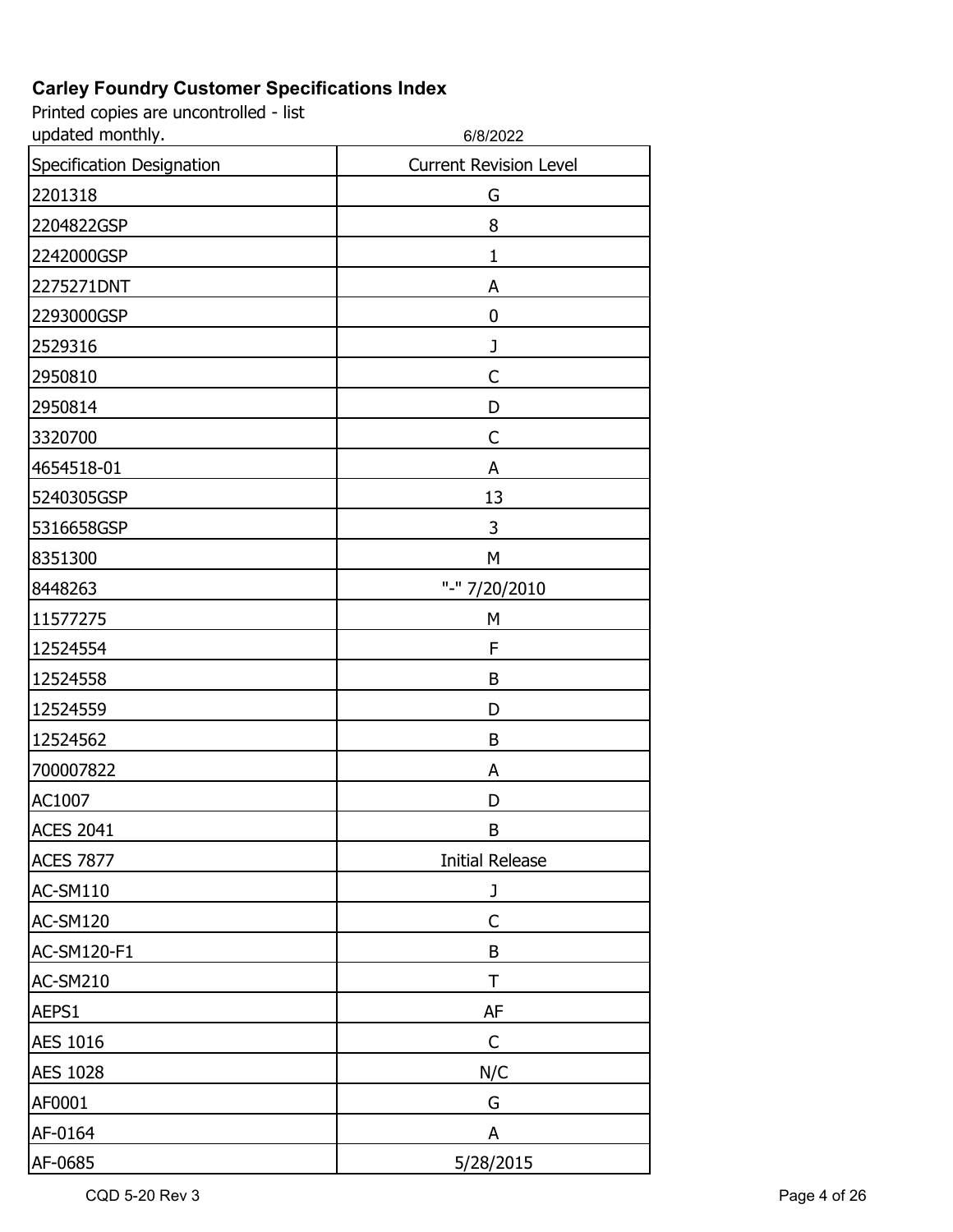Printed copies are uncontrolled - list

| updated monthly.          | 6/8/2022                      |
|---------------------------|-------------------------------|
| Specification Designation | <b>Current Revision Level</b> |
| AF-0902                   |                               |
| AF5112                    | AK                            |
| AF5333                    | V                             |
| AF5435                    | P                             |
| AMD 803.28                |                               |
| AND10050                  | 21                            |
| AP-1465                   | 6                             |
| <b>AQAR 0910</b>          | Η                             |
| <b>AQAR 0911</b>          | Η                             |
| <b>AQAR 0912</b>          | Η                             |
| <b>AQAR 0913</b>          | Н                             |
| <b>AQAR 0915</b>          | Η                             |
| <b>AQAR 0917</b>          | Η                             |
| <b>AQAR 0918</b>          | Η                             |
| <b>AQAR 0920</b>          | A                             |
| <b>AQAR 0921</b>          | D                             |
| <b>AQAR 0922</b>          | A                             |
| <b>AQAR 0924</b>          | A                             |
| <b>AQAR 0925</b>          | B                             |
| <b>AQAR 0926</b>          | A                             |
| ASQR-01                   | 11                            |
| ASQR-07.5                 | $\mathbf{1}$                  |
| ASQR-09.1                 | 6                             |
| ASQR-09.2                 | 02                            |
| <b>ASQR-20.1</b>          | 5                             |
| AT-1411                   | 1/2008                        |
| AT-1927                   | 2-2016                        |
| AT-1927-02                | N/C                           |
| AT101106                  | $6 - 27 - 13$                 |
| ATI-1927-3                | 4-16-2012                     |
| ATI-MQ-105                | 01                            |
| ATPA1-1335-1              |                               |
| B12G21                    | 7-31-92                       |

CQD 5-20 Rev 3 Page 5 of 26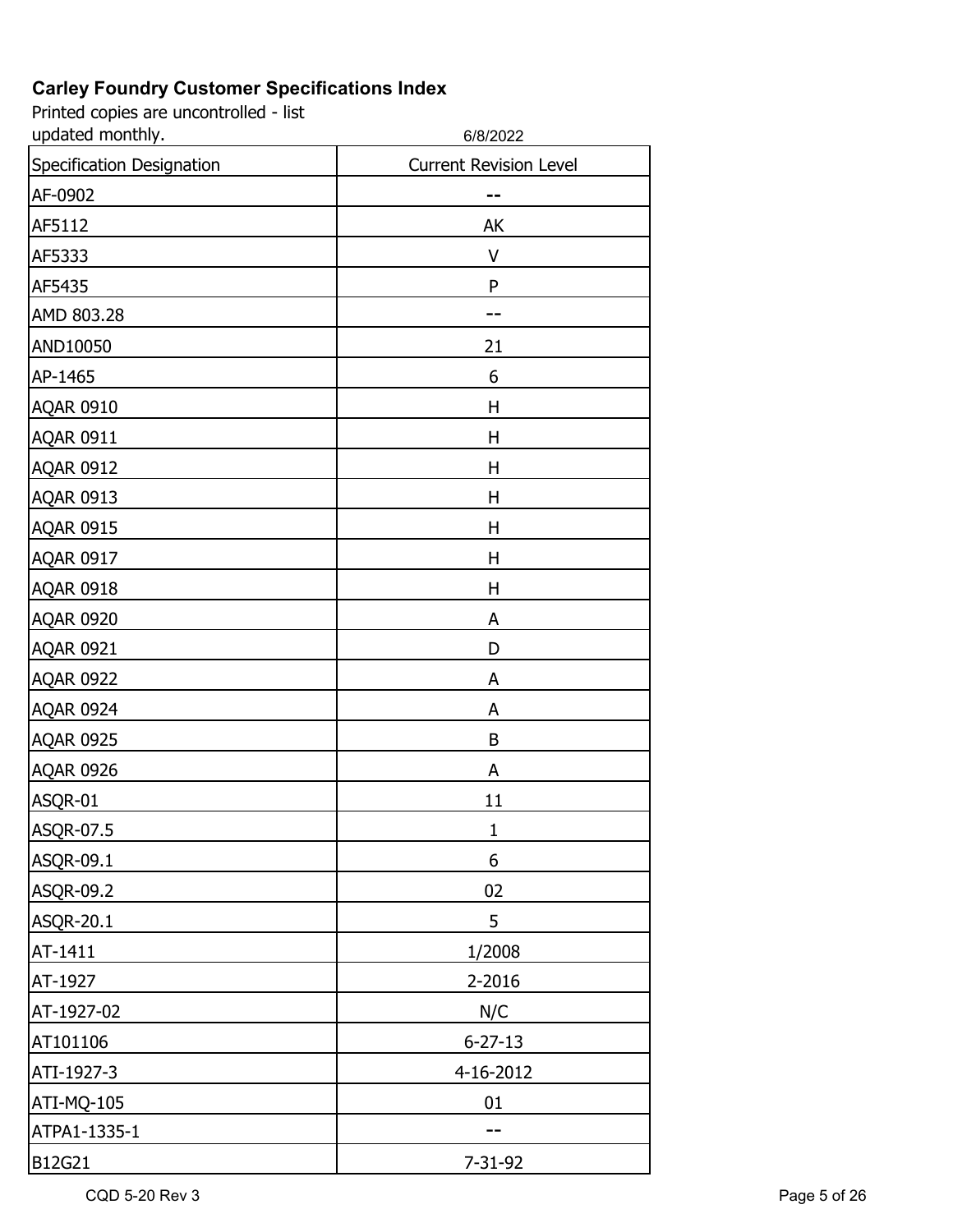| updated monthly.          | 6/8/2022                      |
|---------------------------|-------------------------------|
| Specification Designation | <b>Current Revision Level</b> |
| B12G47                    | 9-30-92                       |
| B391                      | $6 - 27 - 05$                 |
| <b>BAC5307</b>            | <b>AC</b>                     |
| BAC5307 (PSD 9-99)        | $9 - 1 - 05$                  |
| <b>BAC5423</b>            | Υ                             |
| BAC5423 (PSD 8-17)        | 13-Mar-2020                   |
| <b>BAC5650</b>            | E                             |
| <b>BAC5652</b>            | B                             |
| <b>BAC5750</b>            | Τ                             |
| <b>BAC5765</b>            | AA                            |
| BAC5765 (PSD 6-217)       | $5 - 7 - 04$                  |
| <b>BAC5786</b>            | N                             |
| <b>BAC5962</b>            | E                             |
| <b>BAC5975</b>            | P                             |
| BAC5975 (PSD 9-1)         | 11/22/1995                    |
| <b>BAC5980</b>            | F                             |
| BAC5980 (PSD 6-32)        | 6/19/2019                     |
| BAEDOC <sub>3</sub>       | 01/09                         |
| <b>BAEDOC 3A</b>          | 01/09                         |
| <b>BDS1037</b>            | B                             |
| <b>BEPS 5.008</b>         | B                             |
| BMF5103                   | АK                            |
| <b>BMF5165</b>            | E                             |
| <b>BMF5202</b>            | P                             |
| <b>BMF5203</b>            | P                             |
| BOPS 13.002               | H                             |
| <b>BPS4106</b>            | AH                            |
| BPS4119                   | $\mathsf C$                   |
| <b>BPS4122</b>            | J                             |
| <b>BPS4649</b>            | B                             |
| <b>BPS4704</b>            | D                             |
| <b>BPS4733</b>            | Α                             |
| <b>BPS4802</b>            | E                             |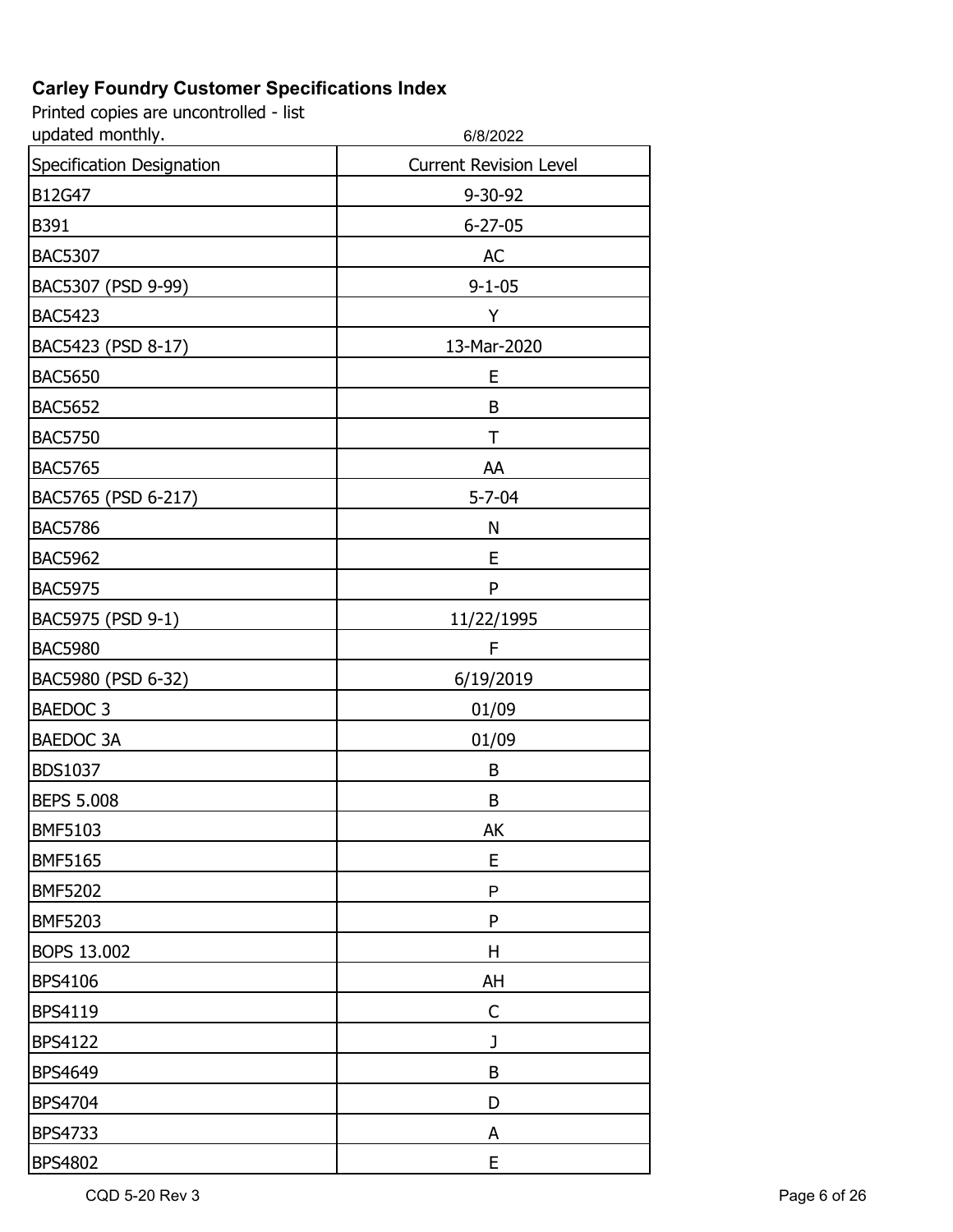| updated monthly.          | 6/8/2022                      |
|---------------------------|-------------------------------|
| Specification Designation | <b>Current Revision Level</b> |
| <b>BSS7006</b>            | D                             |
| <b>BSS7015</b>            | <b>ORG</b>                    |
| <b>BSS7029</b>            | C                             |
| <b>BSS7039</b>            | D                             |
| BSS7039 (SSD 8-5)         | 13-Mar-2020                   |
| BSS7039 (SSD 9-6)         | 13-Mar-2020                   |
| <b>BSS7041</b>            | D                             |
| BSS7041 (PSD 6-4)         | 12-12-01                      |
| BSS7041 (PSD 6-5)         | $8 - 24 - 05$                 |
| BSS7041 (PSD 6-6)         | $1 - 10 - 11$                 |
| <b>BSS7082</b>            | A                             |
| <b>BSS7219</b>            | E                             |
| <b>BSS7286</b>            | F                             |
| C-03-656B                 | $3 - 11 - 68$                 |
| C129                      | N                             |
| C5098                     | L                             |
| C5102                     | B                             |
| C7005                     | B                             |
| <b>CEP100</b>             | A                             |
| CF-0003                   | D                             |
| CG-STD-96A5               | B                             |
| <b>CLI129</b>             |                               |
| CMP-3000                  | F                             |
| COL-ASQR-PRO-0003         | 02                            |
| CP17.50-01                | AG                            |
| CP5015                    | AF                            |
| <b>CPS1000</b>            |                               |
| CPS1000-01                |                               |
| CPS11000                  | C                             |
| CPS11000ADD               | Α                             |
| D6-1276                   | V                             |
| D6-17781                  | J                             |
| D6-51991                  | N                             |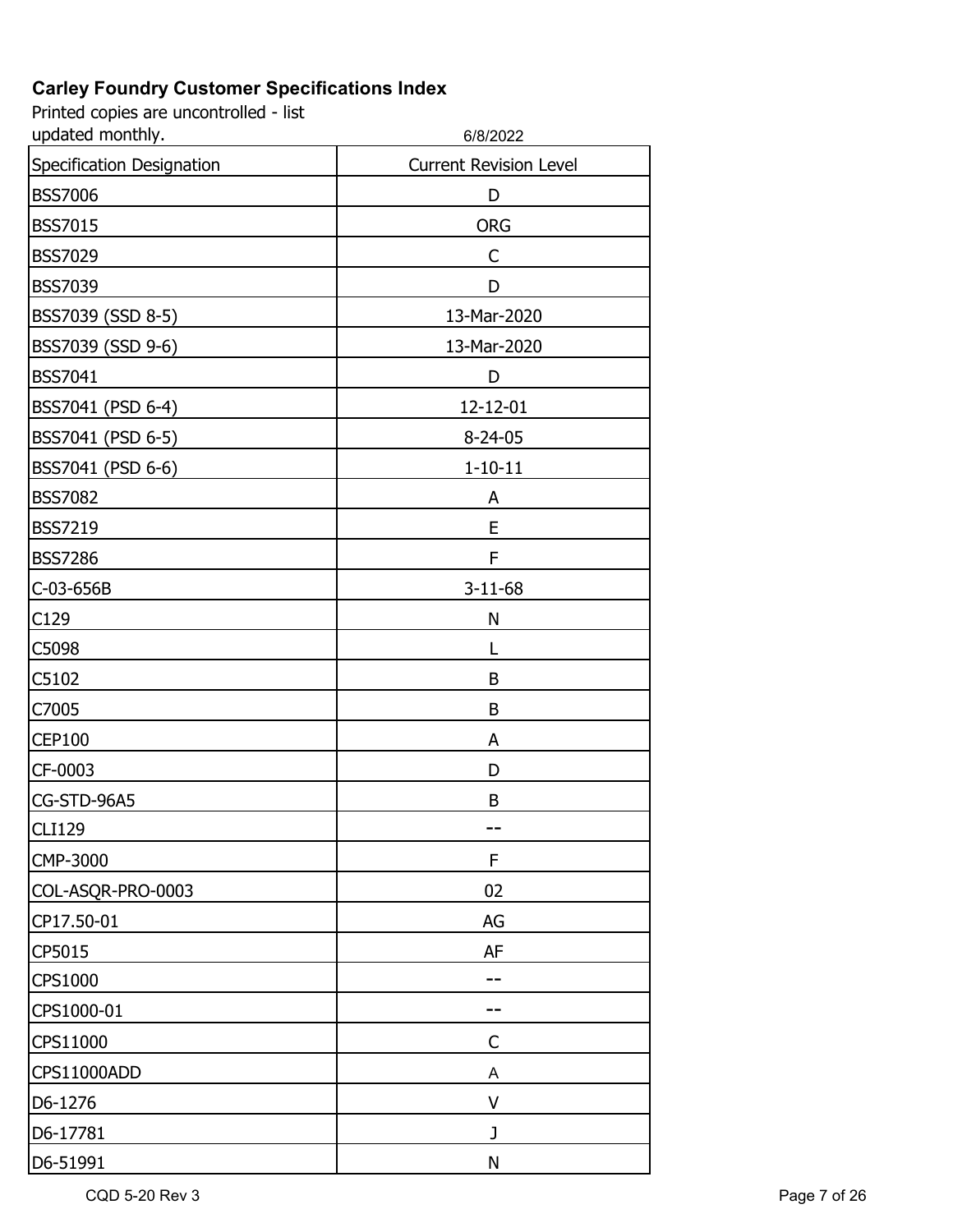| updated monthly.          | 6/8/2022                      |
|---------------------------|-------------------------------|
| Specification Designation | <b>Current Revision Level</b> |
| D6-82479                  | Ι                             |
| D950-11059-1              | G                             |
| D84000                    | 10/20/2017                    |
| DGQR001                   | $1 - 28 - 00$                 |
| <b>DMS-10</b>             | <b>CN</b>                     |
| DP74200001                | G                             |
| DP-E-MFG-034              |                               |
| <b>DS2306</b>             | D                             |
| DS30001                   | F                             |
| DS30005                   | AB                            |
| DS5025                    | AH                            |
| E1000                     | K                             |
| E1002                     | $\mathsf{C}$                  |
| ECD-3174-1                | C                             |
| EDI-314                   | Н                             |
| EG805-23010               | 3                             |
| EI-1193                   | H                             |
| EI-1268                   | E                             |
| EI-1289                   | F                             |
| <b>EIS790</b>             | K                             |
| EIS790-10                 | G                             |
| EIS790-15                 | A                             |
| EIS790-30                 | 1-30-89                       |
| EIS1177                   | К                             |
| EIS1875                   | F                             |
| <b>EMS230</b>             | AA                            |
| EMS52301                  |                               |
| EMS52301/1                |                               |
| EMS52301/2                |                               |
| EMS52301/4                | A                             |
| EMS52304                  | A                             |
| EMS52308                  | Υ                             |
| EMS52309                  | <b>AD</b>                     |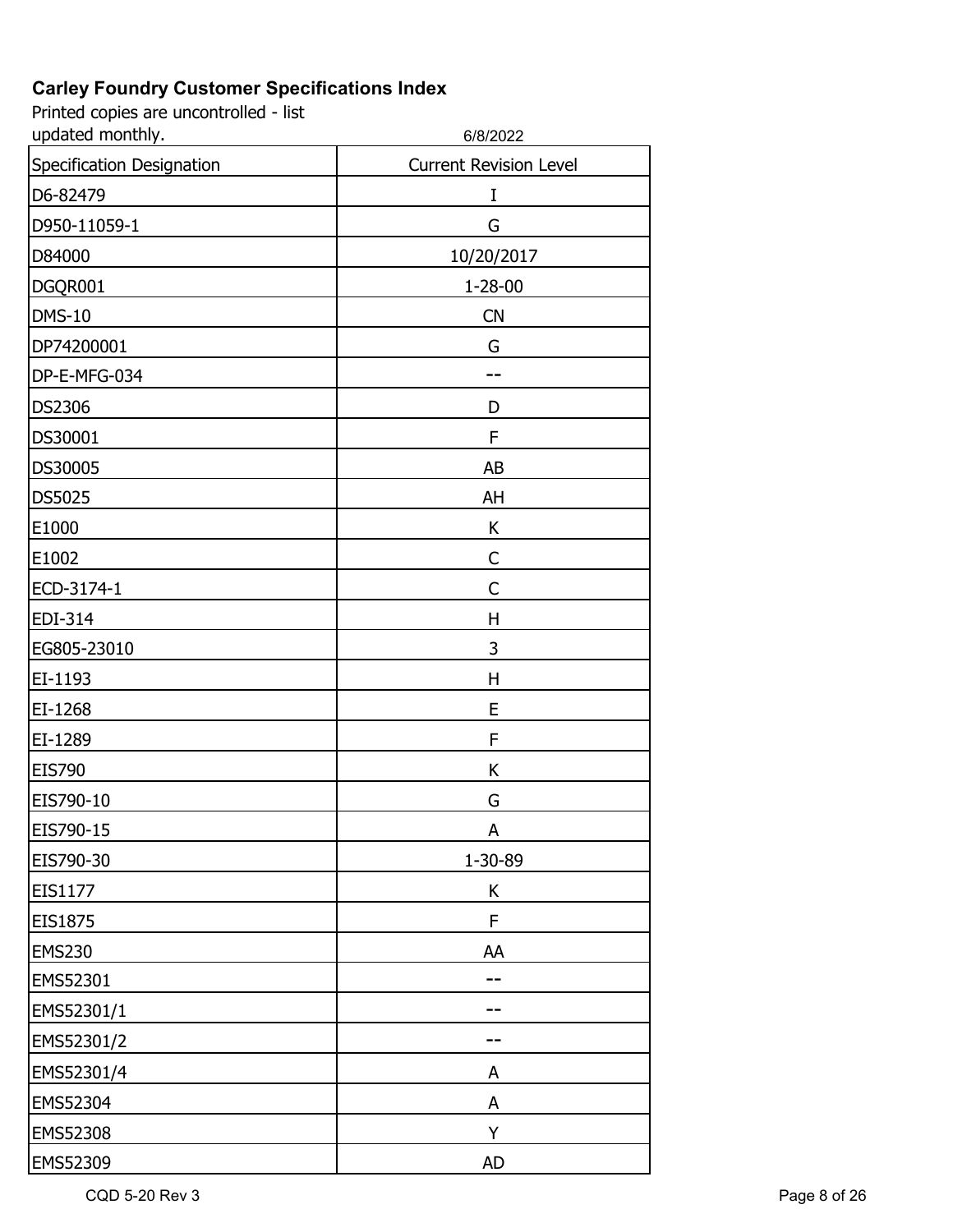| updated monthly.          | 6/8/2022                      |
|---------------------------|-------------------------------|
| Specification Designation | <b>Current Revision Level</b> |
| EMS52310                  | L                             |
| EMS52398                  | $\mathsf{C}$                  |
| EMS52467                  | E                             |
| EMS52567                  | $\mathsf{C}$                  |
| EMS54027                  | F                             |
| EMS54028                  | G                             |
| EMS57931                  | D                             |
| EMS57933                  | A                             |
| EMS70230                  | A                             |
| EMS72358                  | D                             |
| EMS73227                  | E                             |
| EMS92358                  | W                             |
| EMS92377                  | $\mathsf R$                   |
| EMS92382                  | AN                            |
| EMS92425                  | C                             |
| EMS93123                  | G                             |
| EMS93283                  | F                             |
| EMS93284                  | Н                             |
| EN10.16-13                | AK                            |
| EN20.07-04                | B                             |
| EPS4126                   | F                             |
| EPS4208                   |                               |
| <b>EPS 12810</b>          | D                             |
| <b>ERS-600</b>            | J                             |
| ES-0465                   | ER                            |
| ES-150                    | A                             |
| ES-1280                   | E                             |
| ES-1395                   | C                             |
| ES1-1                     | ${\sf P}$                     |
| ES1-3                     | A                             |
| <b>ES1-4</b>              | F                             |
| ES3-005                   | N/C                           |
| ES3-011-1                 | N/C                           |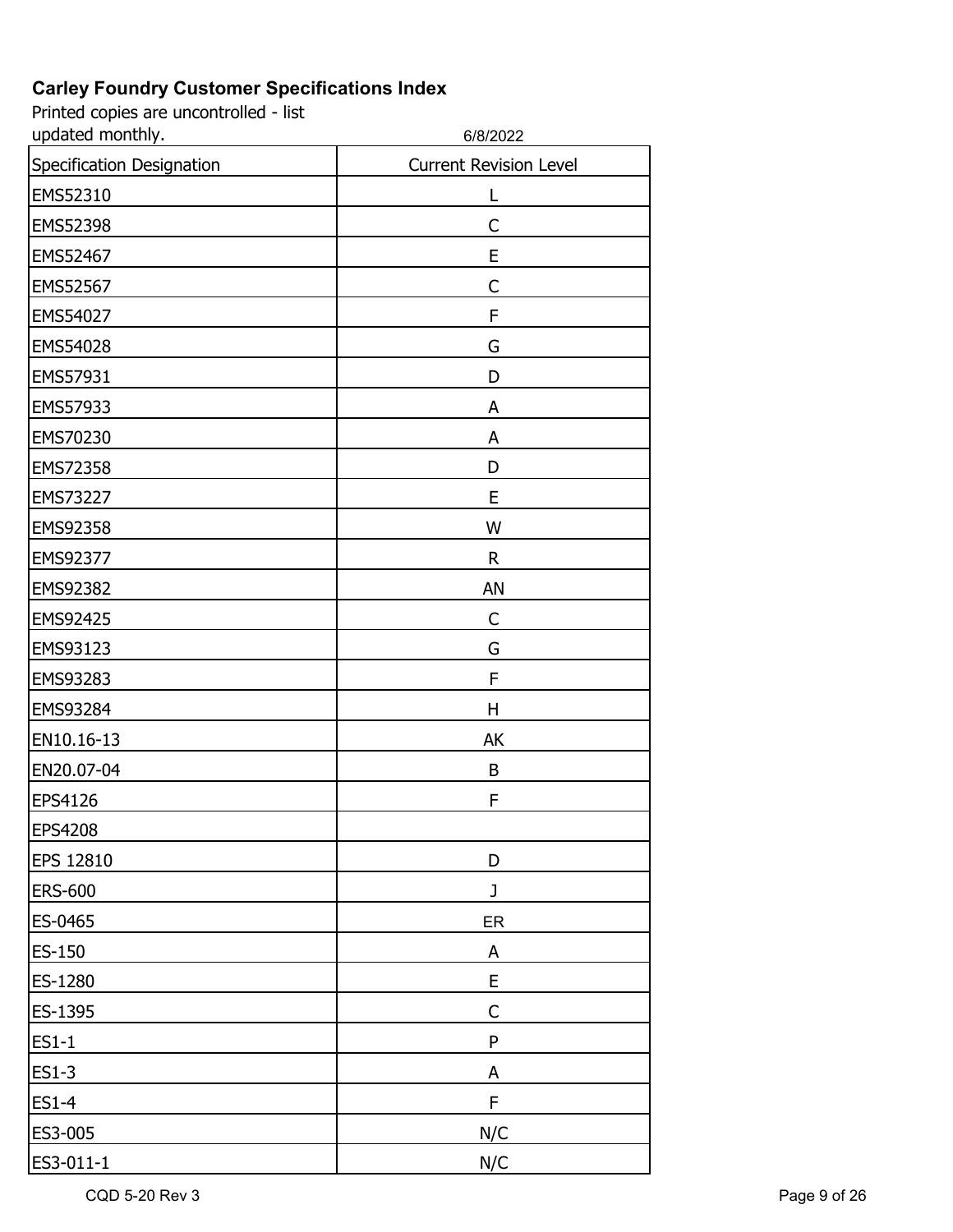| updated monthly.          | 6/8/2022                      |
|---------------------------|-------------------------------|
| Specification Designation | <b>Current Revision Level</b> |
| ES4-053                   |                               |
| ES5-105                   | $\mathsf{C}$                  |
| ES 13.3.64                | E                             |
| ES 56.1                   |                               |
| ES805-001                 | $\overline{4}$                |
| ES805-002                 | $\overline{2}$                |
| ES805-07011               | 12                            |
| ES805-07012               | 8                             |
| ES805-34302               | 1                             |
| ES805-43226               | $\mathbf{1}$                  |
| ES805-50121               | $\overline{2}$                |
| ES831-002                 | 7                             |
| ES2503001                 | D                             |
| ES3203023                 | E                             |
| ES3203028                 | D                             |
| ES3203044                 | D                             |
| ES3203062                 | A                             |
| ES3203078                 | A                             |
| ES3203079                 | A                             |
| ES5503001                 | E                             |
| <b>ESM 3080</b>           | 12-2-98                       |
| <b>ESM 5120</b>           | 6-9-97                        |
| <b>ESM 8020</b>           | 11-23-87                      |
| <b>ESP3605</b>            | N                             |
| ESPEC854-008              | 1                             |
| <b>ESR 0004</b>           | M                             |
| <b>EWSSPOC</b>            | $\mathsf{C}$                  |
| F.023738                  | $11 - 10 - 88$                |
| F14043                    | $3 - 87$                      |
| F-3.60-03                 | 01                            |
| F-740-003                 | B                             |
| F999                      | J                             |
| FI-1150                   | G                             |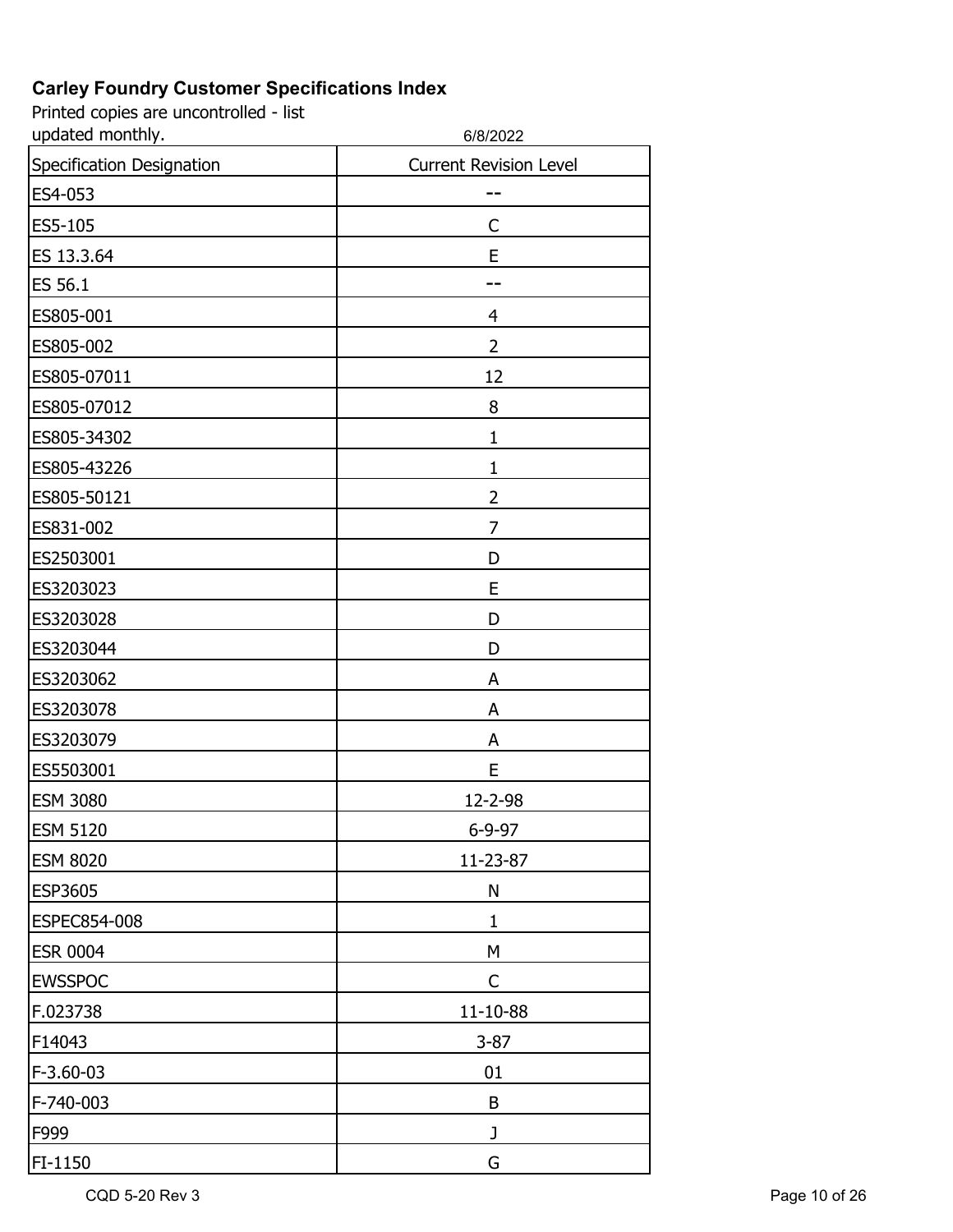Printed copies are uncontrolled - list

| updated monthly.          | 6/8/2022                      |
|---------------------------|-------------------------------|
| Specification Designation | <b>Current Revision Level</b> |
| FI-1165                   | AM                            |
| FI-1275                   | G                             |
| FI-1307                   | <b>AC</b>                     |
| FI-1418                   | G                             |
| FI-1481                   | <b>AD</b>                     |
| FI-1529                   | H                             |
| FI-1718                   | G                             |
| FI-1770                   | E                             |
| <b>FM5010A</b>            | 6-6-2000                      |
| Form 116-32               | 11/11/2021                    |
| Form 389                  | D                             |
| Form 1492                 | $-(10/14)$                    |
| <b>FORM 1615</b>          | 04/03                         |
| <b>FORM 5302</b>          | A                             |
| FORM.5302                 | $(08-08)$                     |
| Form.5301                 | $(03-06)$                     |
| F-P-0051                  | Rev. 6                        |
| FP5039                    | M                             |
| <b>FPI018</b>             | Ε                             |
| FSD-QAI-0902              |                               |
| FSD-QAP-1022              |                               |
| FSD-QAP-1304              |                               |
| FSD-QAP-1601              | A                             |
| FSD-QAP-2001              |                               |
| G00100750                 | 02                            |
| G14                       | AN                            |
| G210356                   | D                             |
| <b>GEN-IP1001</b>         | E                             |
| GENERAL E.O. 77           | A                             |
| GES 23010                 | 2                             |
| GP-11 (AT-1820)           | 2008SEP23                     |
| GP-12 (AT-1920)           | 1/2009                        |
| GP-9 (AT-1960)            | 6-2008                        |

CQD 5-20 Rev 3 Page 11 of 26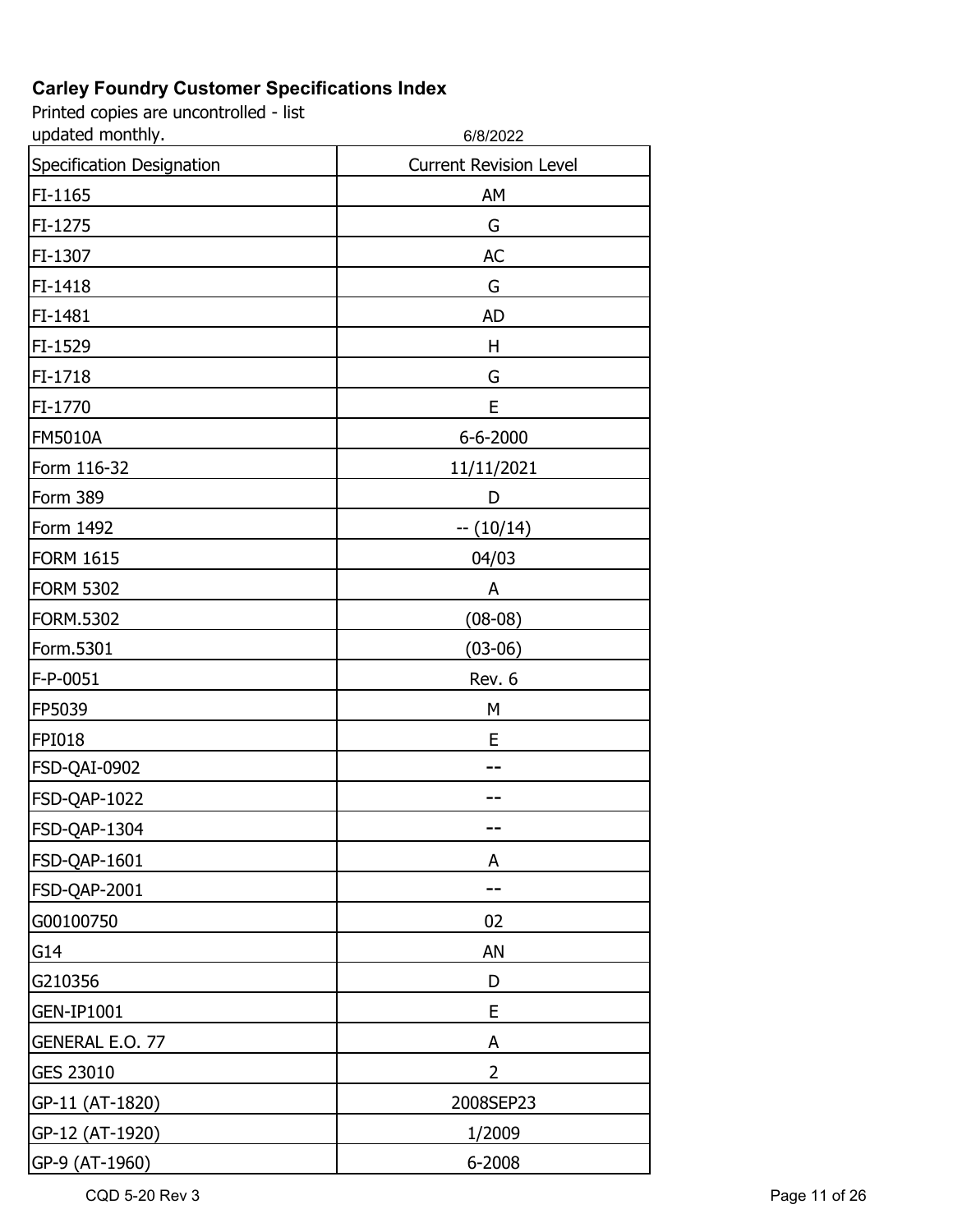| updated monthly.          | 6/8/2022                      |
|---------------------------|-------------------------------|
| Specification Designation | <b>Current Revision Level</b> |
| GPO-Q-PL-0001             | 2                             |
| GPS1000-1                 | F                             |
| GPS1001-1                 | B                             |
| GPS1003-1                 | A                             |
| GPS1010-1                 | <b>BG</b>                     |
| GPS1025-1                 | W                             |
| GPS1031/1                 | <b>AR</b>                     |
| GPS1102-1                 | Y                             |
| GPS1102-2                 | A                             |
| GPS1102-3                 | AJ                            |
| GPS1103-1                 | B                             |
| GPS1105-1                 | L                             |
| GPS1509-1                 | AV                            |
| GPS2000-1                 | F                             |
| GPS2002-1                 | A                             |
| GPS2007-1                 | C                             |
| GPS2008-1                 | B                             |
| GPS2012-1                 | D                             |
| GPS3000-1                 | U                             |
| GPS3010-1                 | P                             |
| GPS3052-1                 | E                             |
| GPS3456-1                 | U                             |
| GPS4010-1                 | J                             |
| GPS4100-1                 | C                             |
| GPS4107-1                 | D                             |
| GPS4107-2                 | H                             |
| GPS5100-1                 | M                             |
| GPS5103-1                 | E                             |
| GPS5105-1                 | C                             |
| GPS7325-1                 | A                             |
| GT-1255                   | 12-00                         |
| H8030-2218360             | B                             |
| HC2.03.12                 | v9                            |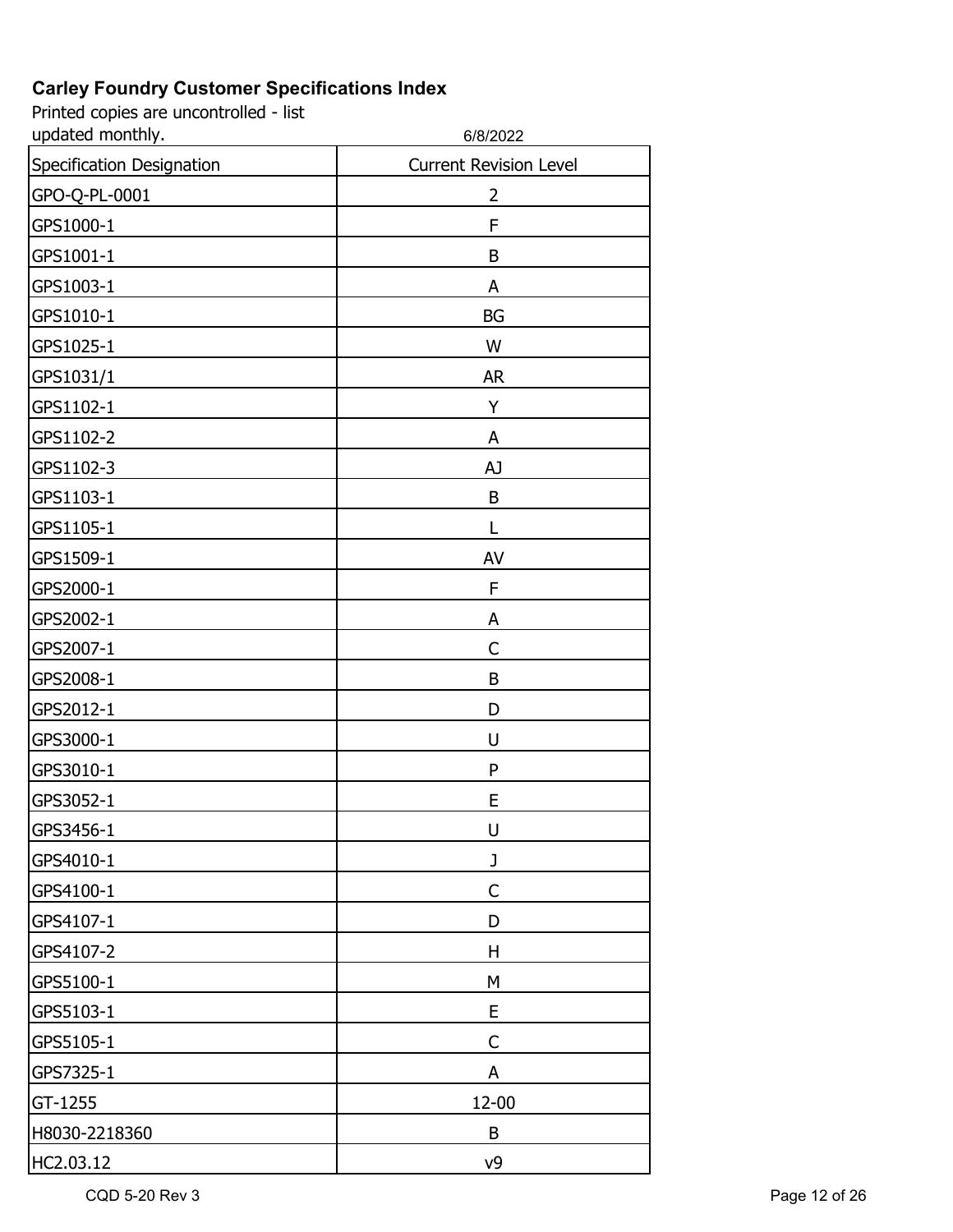| updated monthly.          | 6/8/2022                      |
|---------------------------|-------------------------------|
| Specification Designation | <b>Current Revision Level</b> |
| HC2.03.14                 | 13                            |
| HC2.03.15                 | 7                             |
| HC2.03-16 (ACC)           | V13                           |
| HC2.03.16 (PPB&CMS)       | V30                           |
| HC2.03.16 (Wheels)        | V <sub>2</sub>                |
| HC2.03.19                 | V11                           |
| HC2.03.37                 | V <sub>8</sub>                |
| HGS1003                   | E                             |
| <b>HGS1005</b>            | $\mathsf{C}$                  |
| <b>HGS1007</b>            | D                             |
| <b>HGS1008</b>            | F                             |
| <b>HGS1010</b>            | B                             |
| <b>HGS1013</b>            | M                             |
| <b>HPS1000</b>            | D                             |
| <b>HPS1010</b>            | C                             |
| <b>HPS1013</b>            | D                             |
| <b>HPS1036</b>            | A                             |
| HS7                       | AN                            |
| <b>HS54</b>               | К                             |
| <b>HS93</b>               | К                             |
| <b>HS333</b>              | AN                            |
| <b>HS334</b>              | $\mathsf{N}$                  |
| <b>HS424</b>              | <b>AE</b>                     |
| HS424ADD                  | N                             |
| <b>HS447</b>              | $\vee$                        |
| HS447ADD                  | G                             |
| <b>HS454</b>              | K                             |
| <b>HS750</b>              | G                             |
| <b>HS915</b>              | $\mathsf{C}$                  |
| HS915ADD                  | $-(3-24-04)$                  |
| <b>HS1550</b>             | J                             |
| <b>HS2037</b>             | G                             |
| HS3902                    | $\sf B$                       |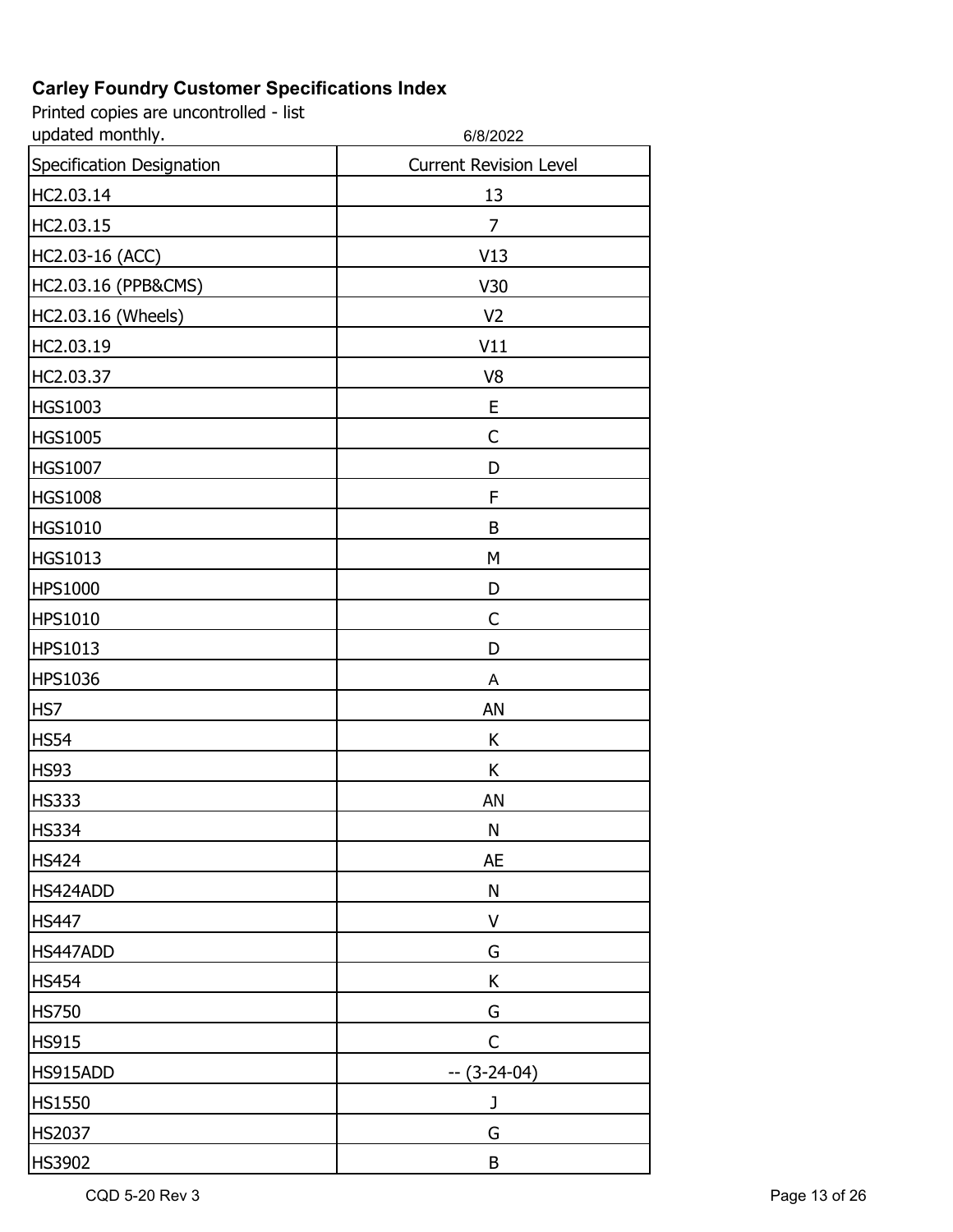| updated monthly.          | 6/8/2022                      |
|---------------------------|-------------------------------|
| Specification Designation | <b>Current Revision Level</b> |
| <b>HS4845</b>             | Н                             |
| <b>HS7434</b>             | Η                             |
| HS7434ADD                 | L                             |
| <b>HS7725</b>             | C                             |
| HS7725ADD                 | A                             |
| HS10461                   | <b>Basic</b>                  |
| HS12000                   | F                             |
| HS12953                   | $\mathsf{C}$                  |
| HS14612                   | A                             |
| HS14722                   | F                             |
| HS15000                   | M                             |
| <b>HSC0001</b>            | B                             |
| <b>HSC16199</b>           | G                             |
| <b>HSM10</b>              | K                             |
| <b>HSM17</b>              | AB                            |
| <b>HSM18</b>              | C                             |
| <b>HSM19</b>              | B                             |
| <b>HSM236</b>             | D                             |
| <b>HSM241</b>             |                               |
| HT5089                    | P                             |
| <b>INF-1448</b>           | 30                            |
| IS59009                   | A                             |
| <b>JDS-G223</b>           | 3.12.09                       |
| KA-015.DOC                | 1-98                          |
| KA-098F.DOC               | $7 - 98$                      |
| KQ-101                    | 11-23-18                      |
| <b>LAC 0100</b>           | G273                          |
| LAC0227                   | G19                           |
| LAC0471                   | G39                           |
| LAC0701                   | G <sub>6</sub>                |
| LAC-C-0477                | <b>AD</b>                     |
| LPS-356                   | AH                            |
| LPS-471                   | M                             |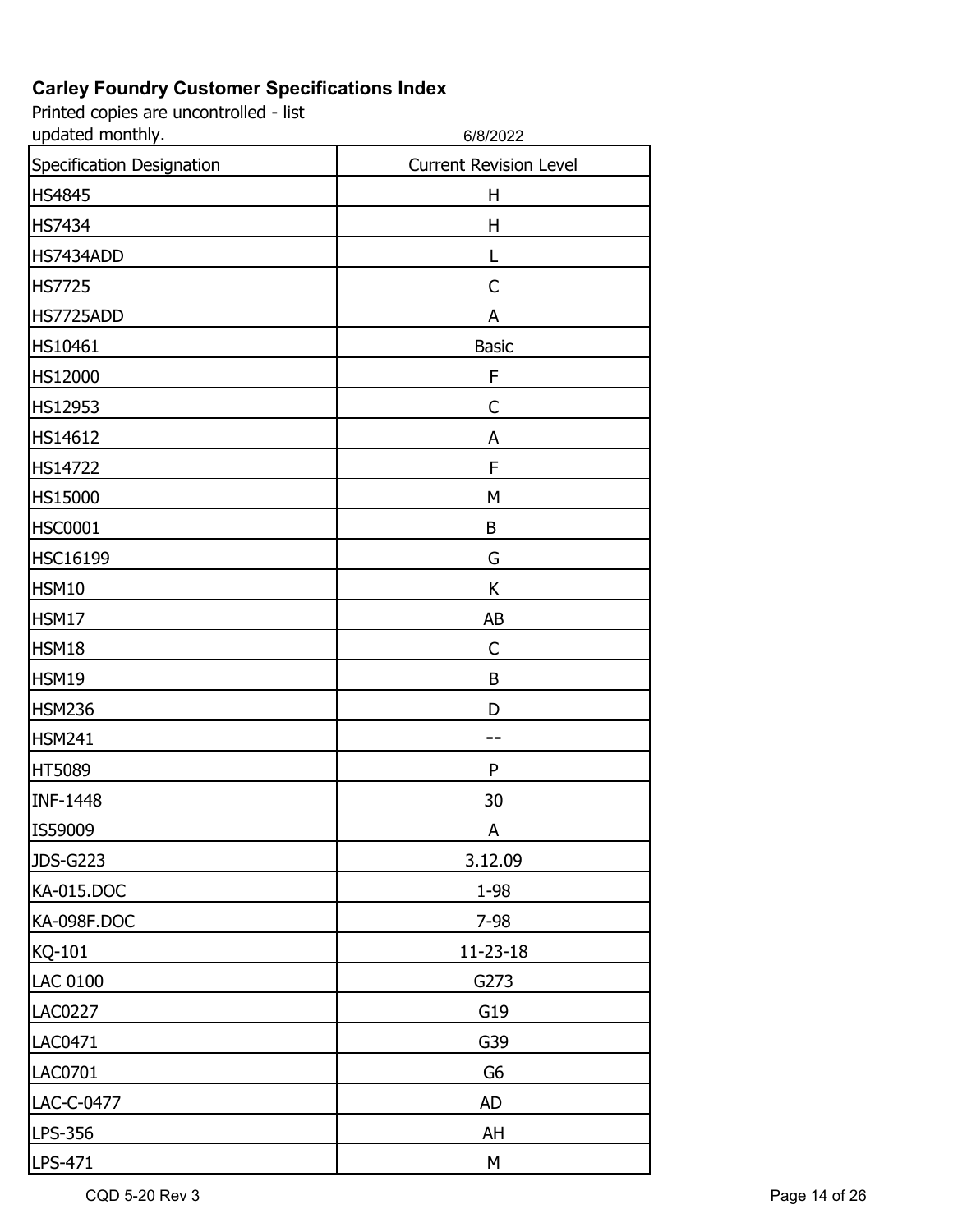Printed copies are uncontrolled - list

| updated monthly.                | 6/8/2022                      |
|---------------------------------|-------------------------------|
| Specification Designation       | <b>Current Revision Level</b> |
| LPS-476                         | M                             |
| <b>LPS-557</b>                  | E                             |
| <b>LPS-559</b>                  | B                             |
| LPS-561                         | $\mathsf R$                   |
| LPS-561 Shop Aid<br>$(47-3293)$ |                               |
| <b>LPS-566</b>                  | C                             |
| <b>LPS-568</b>                  | J                             |
| LPS-568 Shop Aid<br>$(47-3294)$ |                               |
| <b>LPS-580</b>                  | B                             |
| LPS-609                         | $\mathsf{C}$                  |
| LS-SBU-A001-SQM                 | 00                            |
| LS-SBU-A002-SQA                 | 02                            |
| LS-SBU-A003-SQA                 | 00                            |
| LS-SBU-A004-SQA                 | 00                            |
| LS3859                          | N                             |
| M1-135-T6                       | $6 - 2 - 2003$                |
| M-249-G                         | A                             |
| M-356-M                         | A 11/7/00                     |
| M-413                           | $6 - 2 - 10$                  |
| M-7319                          | 2                             |
| M-7576                          | 0                             |
| M0020098                        | $\sf B$                       |
| M0020099                        | B                             |
| M694664                         | P                             |
| M694669                         | K                             |
| MC-151                          |                               |
| <b>MC16</b>                     | <b>AP</b>                     |
| MC7016                          | L                             |
| MC9014                          | Υ                             |
| MC9015                          | J                             |
| <b>MCL-001</b>                  | F                             |
| <b>MCS9066</b>                  | N                             |

CQD 5-20 Rev 3 Page 15 of 26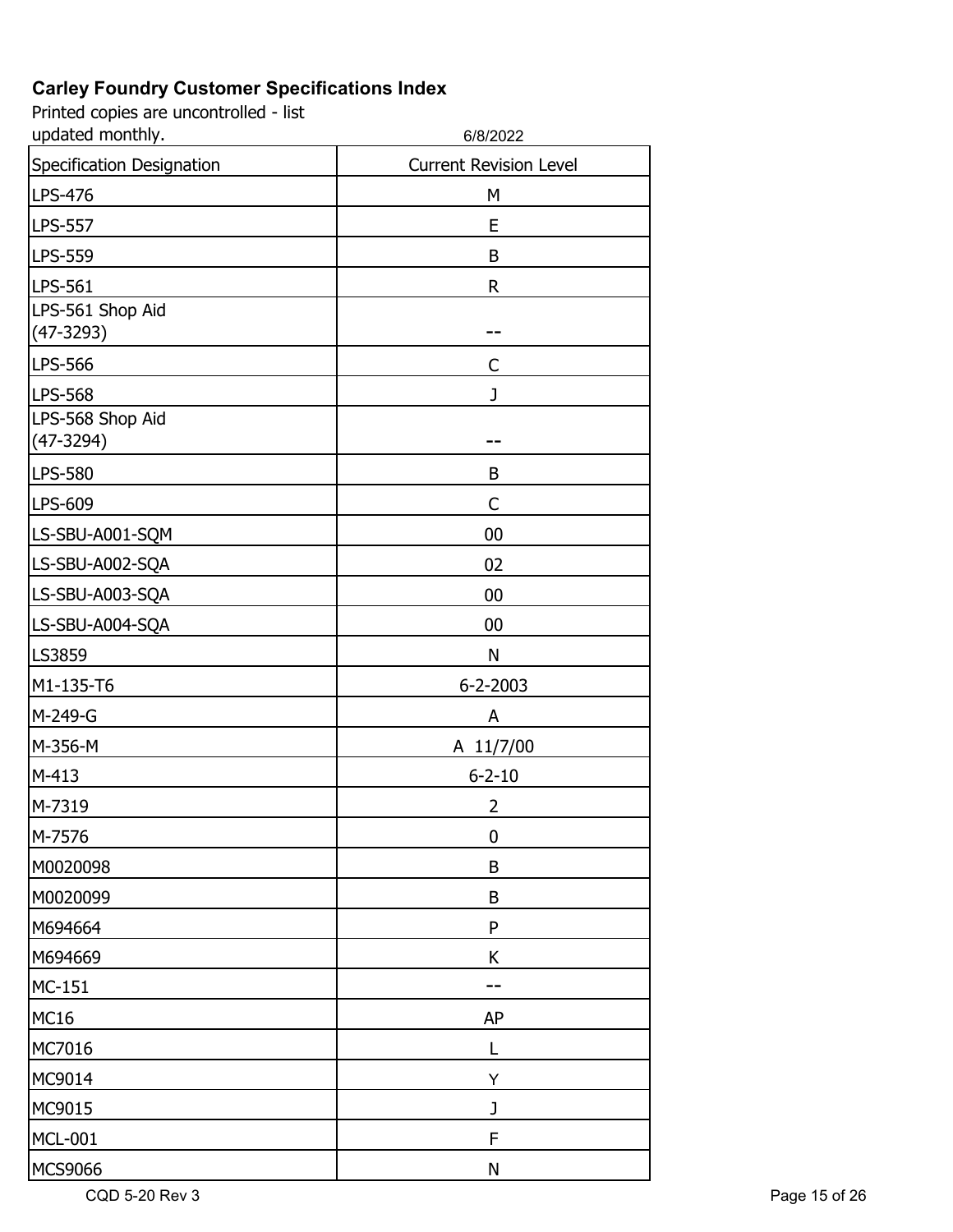Printed copies are uncontrolled - list

| updated monthly.          | 6/8/2022                      |
|---------------------------|-------------------------------|
| Specification Designation | <b>Current Revision Level</b> |
| MCS9124                   | M                             |
| MGP 5.2.5                 | 10-18-93                      |
| <b>MHS-123</b>            | $8 - 16 - 04$                 |
| <b>MHS-141</b>            | $2 - 23 - 05$                 |
| <b>MHS-155</b>            | $3 - 3 - 97$                  |
| <b>MHS-170</b>            | 2-18-99                       |
| <b>MHS-255</b>            | $1 - 13 - 93$                 |
| <b>MHS-355</b>            | A                             |
| <b>MHS-360</b>            | 0                             |
| <b>MHS-363</b>            | 0                             |
| <b>MHS-365</b>            | 0                             |
| <b>MHS-368</b>            | 2/28/2012                     |
| MHS-370                   | 00                            |
| MHS-390                   | $11 - 6 - 12$                 |
| MHS-396                   | 4-12-2012                     |
| <b>MHS-399</b>            | $6 - 15 - 12$                 |
| <b>MMN 332</b>            | Jun-06                        |
| <b>MMN370</b>             | Sept 2013                     |
| MPS 49500-421             |                               |
| MS1273-2                  | A                             |
| MTN5033                   | Mar-12                        |
| MTN5077                   | 11-2008                       |
| MTN5162-1                 | Nov-14                        |
| MTN5162-2 Annex 1         | Mar - 2012                    |
| MTN5162-3                 | April - 2014                  |
| <b>MTN5168</b>            | May-16                        |
| <b>MTN5220</b>            | Apr-06                        |
| MTN5253-1                 | Feb 2017                      |
| MTN5253-1 Supp 1          | Feb 2017                      |
| NAVORD OD 8841            | A                             |
| <b>NORW-054</b>           | 8/2016                        |
| OP148887                  | 04                            |
| OP148888                  | 22                            |

CQD 5-20 Rev 3 Page 16 of 26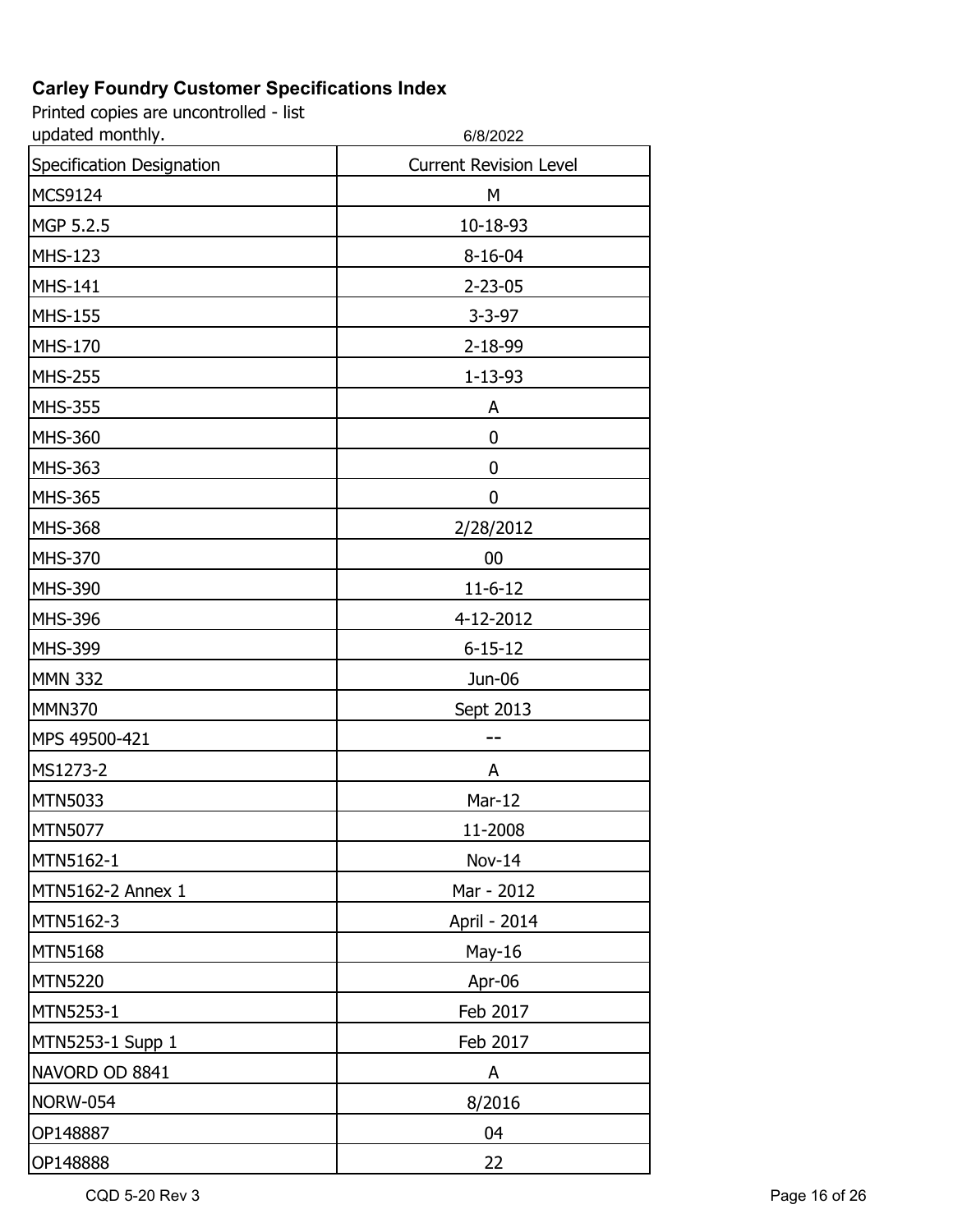| updated monthly.          | 6/8/2022                      |
|---------------------------|-------------------------------|
| Specification Designation | <b>Current Revision Level</b> |
| OP188187                  | 20                            |
| <b>OPS 6-5</b>            | A                             |
| <b>OPS 8-5</b>            | G                             |
| <b>OSS 217</b>            | B                             |
| <b>OSS 217M</b>           | A                             |
| P-00RPM                   | 02                            |
| $P-06-01$                 | $\mathbf{1}$                  |
| P431                      | rec'd. 2/2/05                 |
| P-1111A                   | 12/2/14                       |
| P6800                     | U                             |
| P6822                     | Η                             |
| P9112                     | L                             |
| PC-155                    | A                             |
| PC5010                    | $\vee$                        |
| PC5023                    | E                             |
| PCS5109                   | B                             |
| PCS5801                   | A                             |
| PH-SQRM                   | $\overline{2}$                |
| <b>PIB60</b>              | CG                            |
| PIB7005                   | $\mathsf{H}$                  |
| PM5010                    | F                             |
| PN02.01                   | <b>CF</b>                     |
| PN02.01-04                |                               |
| PN02.05                   | 5-31-83 (5-13-97, reform)     |
| PN02.13                   | A                             |
| PN05.15                   | <b>BK</b>                     |
| PN05.29                   | <b>AD</b>                     |
| PN05.29-08                | D                             |
| PN05.32                   | E                             |
| PN12.03                   | К                             |
| PN12.03 Supp I            | A                             |
| PN12.03 Supp V            | <b>Basic</b>                  |
| PN14.06-03                | $\mathsf{C}$                  |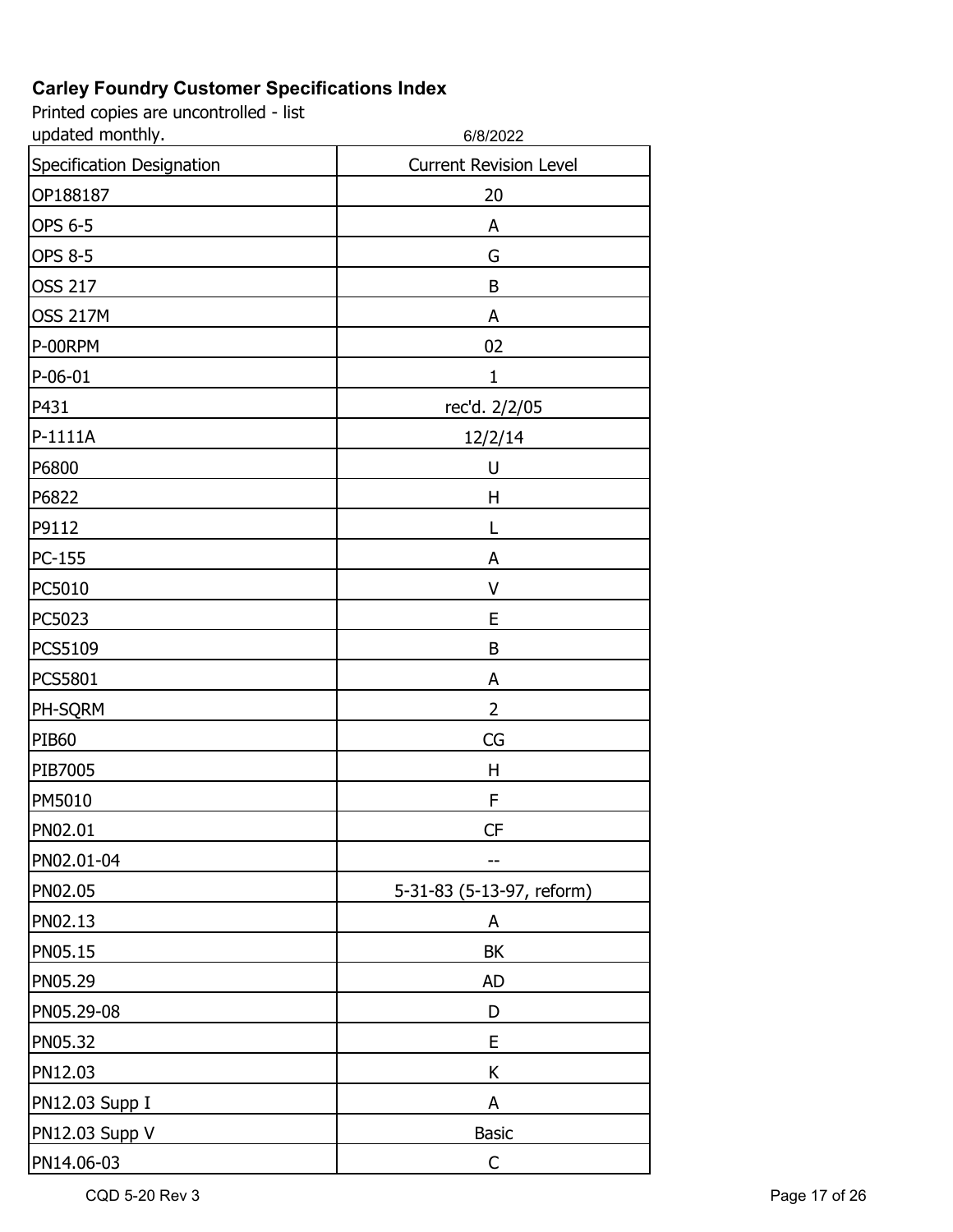| updated monthly.          | 6/8/2022                      |
|---------------------------|-------------------------------|
| Specification Designation | <b>Current Revision Level</b> |
| PN14.12                   | AK                            |
| PN15.43                   | P                             |
| PN15.67                   | F                             |
| PN16.01                   | AN                            |
| PN16.03                   | AV                            |
| PN16.06-11                | $\mathsf{C}$                  |
| PN17.50                   | DT                            |
| PN29.03                   | E                             |
| PN29.08                   | B                             |
| PN29.09                   | $5 - 12 - 97$                 |
| PN29.13                   | A                             |
| PN44.01                   | A                             |
| PN44.01-01                | <b>Basic</b>                  |
| PN44.01-02                | <b>Basic</b>                  |
| <b>POTC-0001</b>          | М                             |
| P-REC.5301                | $(08-13)$                     |
| <b>PS-550</b>             | J                             |
| PS12050                   | W                             |
| PS12050.1                 | <b>AE</b>                     |
| PS 15543                  | A                             |
| PS16001                   | <b>CE</b>                     |
| PS20018                   | F                             |
| PS21202                   | <b>AU</b>                     |
| PS21203                   | К                             |
| PS21206                   | $\mathsf R$                   |
| PS21230                   | F                             |
| PS22201                   | U                             |
| PS23001                   | V                             |
| PS23023 Supplement        | oct-25-2000                   |
| PS23023                   | Υ                             |
| PS23038                   | V                             |
| PS23041                   | W                             |
| <b>PSM 278</b>            | F                             |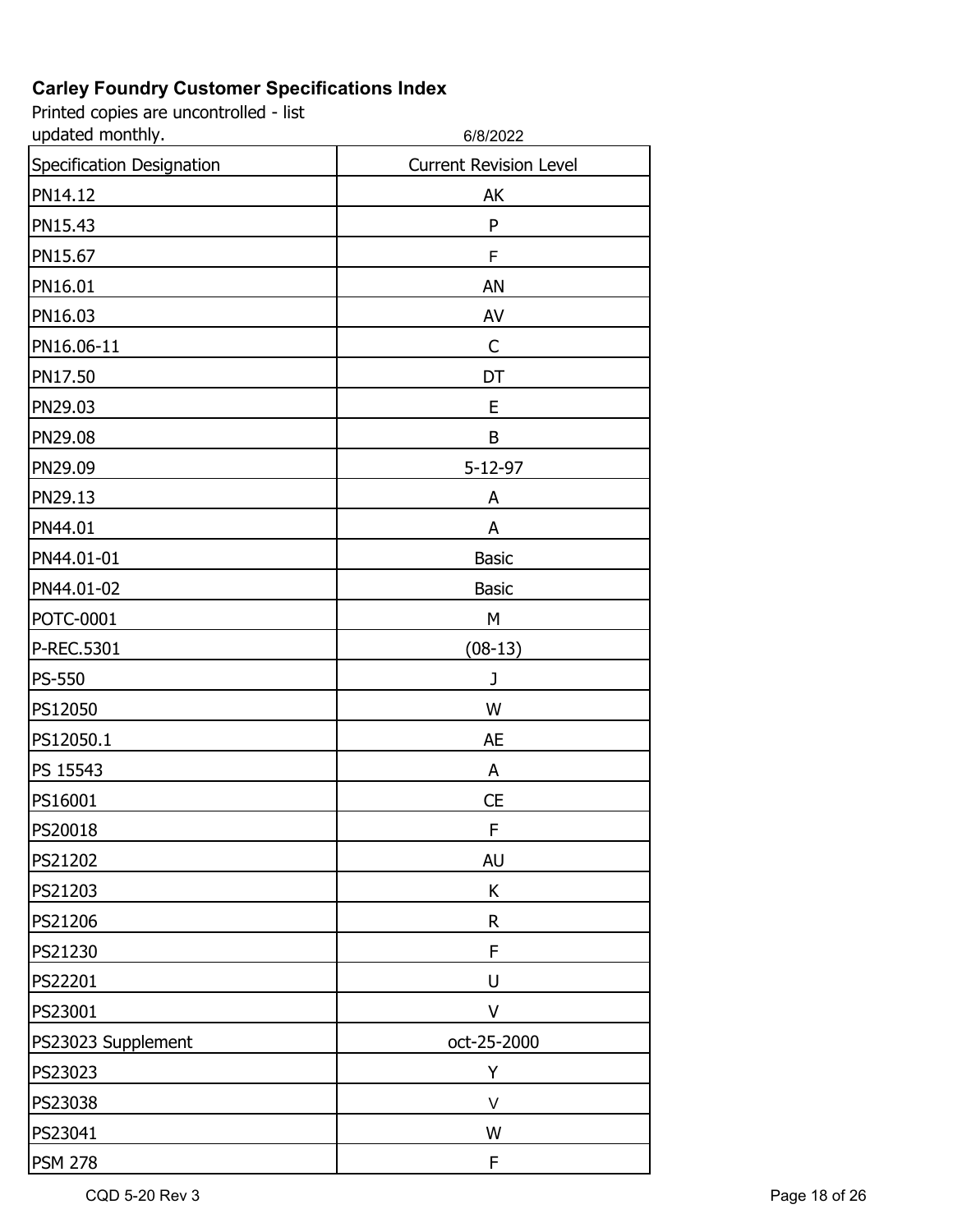| updated monthly.                                               | 6/8/2022                      |
|----------------------------------------------------------------|-------------------------------|
| Specification Designation                                      | <b>Current Revision Level</b> |
| <b>PSM 771</b>                                                 | J                             |
| <b>PSM 1056</b>                                                | A                             |
| <b>PSM 1069</b>                                                | D                             |
| <b>PSM 1296</b>                                                | 11-26-79                      |
| <b>PSM 1297</b>                                                | 11-26-79                      |
| PTAC1001NC                                                     | 10/99                         |
| PX0879                                                         | $\mathbf{1}$                  |
| PX8341                                                         |                               |
| Q <sub>2</sub> A                                               | 10                            |
| Q4R                                                            | 3                             |
| QA16                                                           | C                             |
| QA2010                                                         | AB                            |
| QAD 030302                                                     | A                             |
| Portland 4117498,<br>Boston Form 7.4.2.3,<br>Bozeman 04-QS-001 | A                             |
| <b>QAM 003</b>                                                 | M                             |
| QAP 5.12.1                                                     | $\mathbf{1}$                  |
| QAP006                                                         | Χ                             |
| QAP009                                                         | P                             |
| QAP012                                                         | R                             |
| QAP019                                                         | N                             |
| QAP040                                                         | $5 - 5 - 97$                  |
| QAP043                                                         | AG                            |
| QAP-1000                                                       | J                             |
| QAR 12524390                                                   | H                             |
| QAR 12524406                                                   | F                             |
| QAR 12524408                                                   | F                             |
| QAS 6.1                                                        | $9 - 19 - 05$                 |
| <b>QAS-001</b>                                                 | A                             |
| QAS-002                                                        | A                             |
| QAS-003                                                        | A                             |
| <b>QAS-004</b>                                                 | F                             |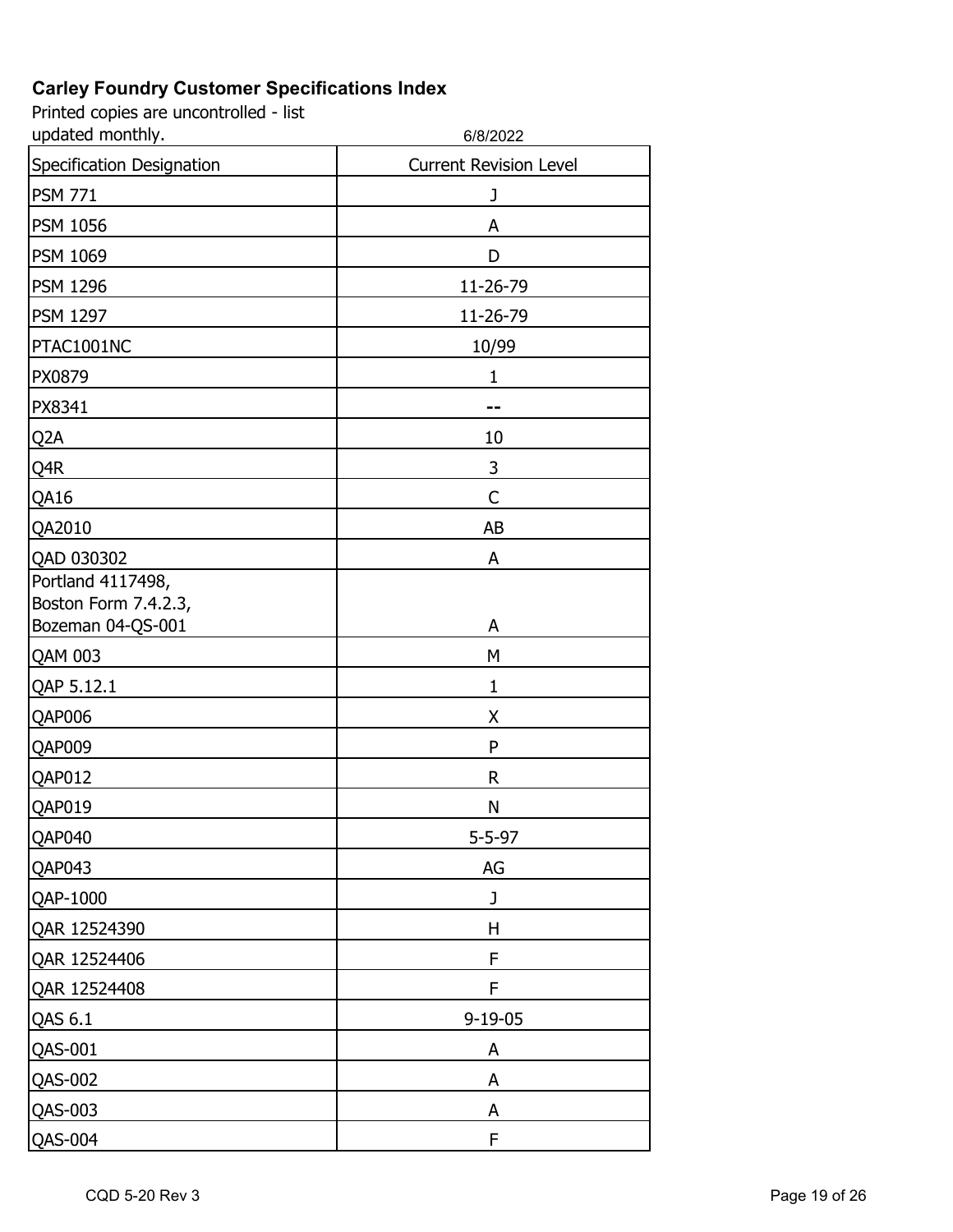| updated monthly.          | 6/8/2022                      |
|---------------------------|-------------------------------|
| Specification Designation | <b>Current Revision Level</b> |
| QAW-MD-4.5.3-02           | <b>OO</b>                     |
| QAW-MD-4.5.3-03           | O <sub>1</sub>                |
| QAW-MD-4.5.5-05           | O <sub>1</sub>                |
| QAW-MD-4.5.5-06           | O <sub>1</sub>                |
| QAW-MD-4.5.5-07           | O <sub>1</sub>                |
| QAW-MD-4.6.2-02           | O <sub>1</sub>                |
| QAW-MD-5.3.1-03           | O <sub>1</sub>                |
| QC13.01-03                | V                             |
| <b>QCP 2.4</b>            | <b>AC</b>                     |
| <b>QCP 5.4</b>            | AB                            |
| <b>QCP 5.5</b>            | L                             |
| QCP 5.7                   | AH                            |
| <b>QCP 5.8</b>            | AT                            |
| QCP 5.8.2                 | F                             |
| QCP 15.1                  | AA                            |
| <b>QCP 306</b>            | $10 - 31 - 03$                |
| <b>QCS-188</b>            | К                             |
| QF-01-04                  | C                             |
| QF-04-002                 | 4.0                           |
| QF5-48                    | М                             |
| QMS-Form-029              | N/C                           |
| QOI 8-1-1-1               | 8/25/2006                     |
| QP5.2.5                   |                               |
| QP 7.3                    | D                             |
| QP-06002                  | B                             |
| QSP-02.01.00.00           | Q                             |
| QPS-003                   |                               |
| QR-0840-01                | $\overline{2}$                |
| QWI 210-004               | $1 - 30 - 04$                 |
| QWI 210-005               | $3 - 2 - 09$                  |
| QWI 210-006               | $1 - 3 - 04$                  |
| QWI 6.3                   | $9 - 23 - 02$                 |
| R-782                     | $8 - 4 - 06$                  |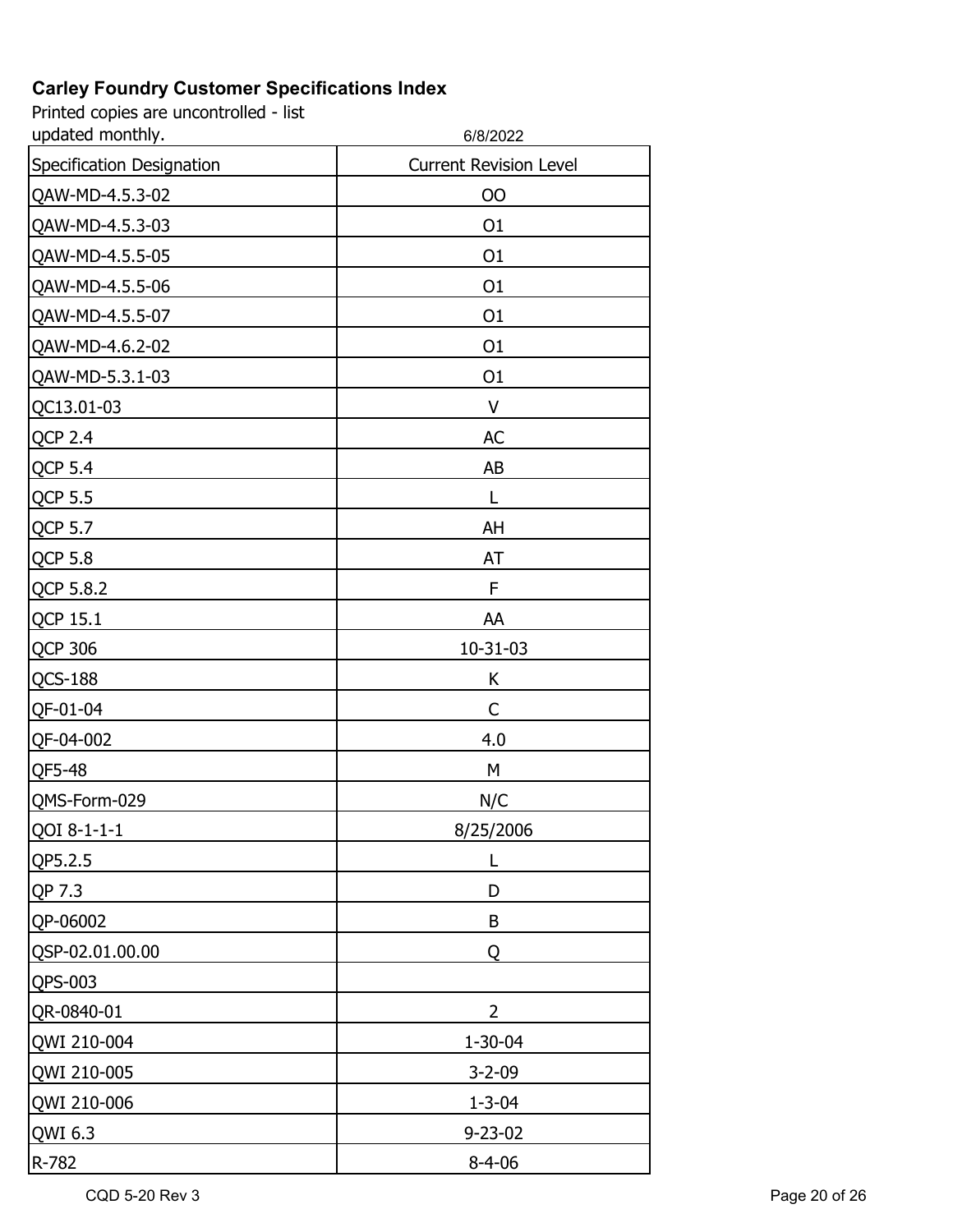| updated monthly.          | 6/8/2022                      |
|---------------------------|-------------------------------|
| Specification Designation | <b>Current Revision Level</b> |
| <b>RAM 2926</b>           | I.R. 5/25/16                  |
| <b>RAM 2937</b>           | I.R. 5/25/16                  |
| <b>RR5030</b>             | N                             |
| RS5013                    | K                             |
| <b>RS5042</b>             | J                             |
| $S-51$                    | 04/08                         |
| $S-280$                   | E                             |
| $S-322$                   | 10-10-89                      |
| S5-33010                  | N                             |
| S5-33017                  | E                             |
| S5-33024                  | AT                            |
| S5-33114                  | J                             |
| S5-33133                  | D                             |
| S5-33134                  | C                             |
| S8521                     | К                             |
| S8522                     | D                             |
| S8532                     | $\mathsf{C}$                  |
| S8534                     | L                             |
| S8562                     | W                             |
| S9008                     | <b>RE</b>                     |
| S11014                    | B                             |
| <b>SC5535</b>             | Y                             |
| SC6000                    | G                             |
| SC6003                    | D                             |
| SC6016                    | М                             |
| SC6500                    | ${\sf P}$                     |
| <b>SC7000</b>             | D                             |
| SC7500                    | F                             |
| SC7653                    | D                             |
| SCM-004-FRM               | G                             |
| Section 303-1             | 3                             |
| SF1008                    | A                             |
| SF1015                    | ${\sf N}$                     |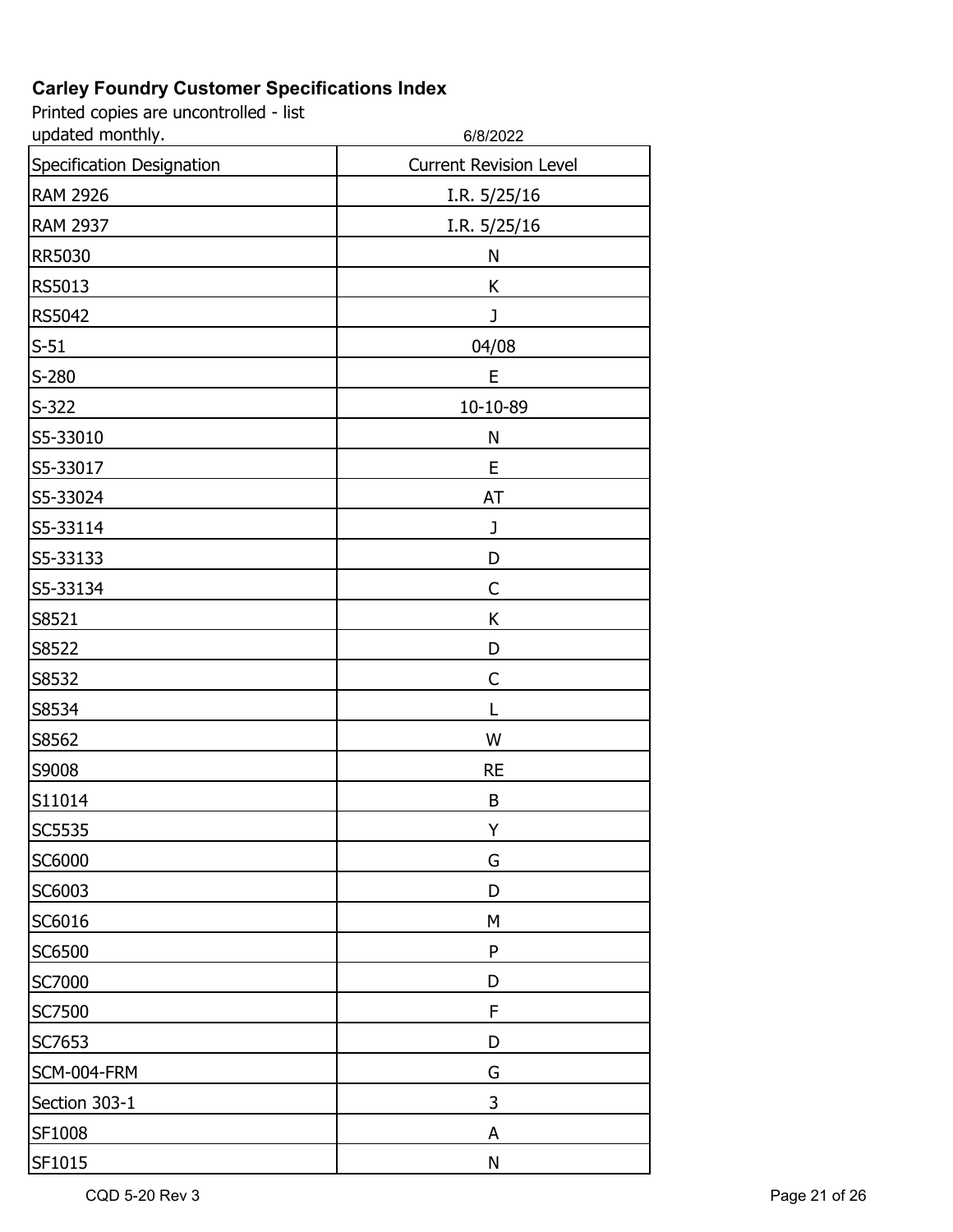| updated monthly.                         | 6/8/2022                      |
|------------------------------------------|-------------------------------|
| Specification Designation                | <b>Current Revision Level</b> |
| SF1016                                   | J                             |
| SF1074                                   | B                             |
| SF1211                                   |                               |
| SF1214                                   | A                             |
| SF-QA088                                 | 04/17                         |
| SI-149-01                                | 12/18/2018                    |
| SI-165-01<br>(previous title SPOC 165.7) | AB                            |
| SL 10-006                                | 2/19/2018                     |
| SOP 52-08-0000-00-017                    | M                             |
| SOP 52-08-0000-00-038                    | н                             |
| SOP 52-10-005.0-00-001                   | R                             |
| SOP 52-10-005.0-00-003                   | B                             |
| SOP 52-10-005.0-00-008                   | A                             |
| SOP 52-10-005.8-00-001                   | A                             |
| SOP 52-10-011.1-00-001                   | Н                             |
| SOP 7.4.3-3                              | 12/9/16                       |
| SOP 7.4.3-4                              | 12/12/2016                    |
| SOP 7.5.1-2                              | $8 - 5 - 11$                  |
| SOP-0094                                 | 2                             |
| SP-1096                                  | <b>BC</b>                     |
| SP-004                                   | I                             |
| SP-70177                                 | A                             |
| <b>SPOC 128</b>                          | $2 - 10 - 14$                 |
| <b>SPOC Manual</b>                       | $P-3$                         |
| SPOT-05                                  | 3                             |
| SQA-2000                                 | G                             |
| SQAM001                                  | E                             |
| SQG-5525                                 | E                             |
| SQR-1                                    | 1/1/2020                      |
| SQR-10000                                | C                             |
| SQS 1000                                 | P                             |
| SQSOW                                    | 12/4/1999                     |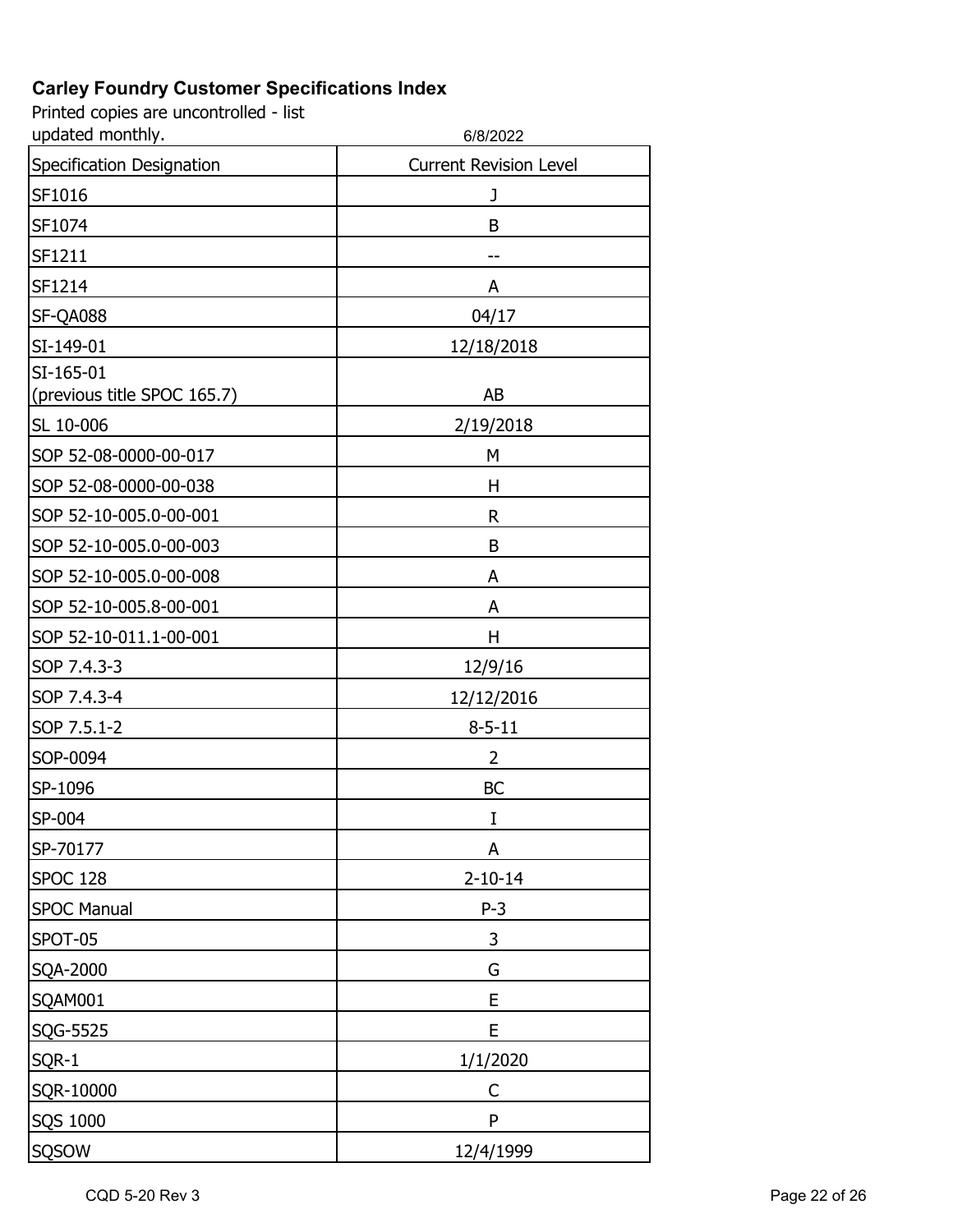| updated monthly.          | 6/8/2022                      |
|---------------------------|-------------------------------|
| Specification Designation | <b>Current Revision Level</b> |
| <b>SQSR 9000</b>          | OO                            |
| SQW-0003                  | A                             |
| SQW-0004                  | F                             |
| SQW-0006                  |                               |
| SQW-0013                  | F                             |
| SQW-0014                  |                               |
| <b>SSP-001</b>            | F                             |
| ST1637803                 | AB                            |
| STD 101-0005              | 18                            |
| STD 102-0008              | 6                             |
| STD 103-0010              | $\overline{4}$                |
| STD 111-0003              | $\mathbf{1}$                  |
| STD 312-0001              | 7                             |
| STD 330-0009              | $\mathbf{1}$                  |
| STD 330-0013              | $\overline{4}$                |
| STD 1014,202              | 5                             |
| STD 1014,213              | 5                             |
| STD 5051,16               | 17                            |
| STD 8070,5                | 3                             |
| STM32-301                 | C                             |
| STM32-302                 | 12-5-66                       |
| STM32-303                 | C                             |
| STM32-305                 | A                             |
| STM32-402                 | C                             |
| STM40-111                 | F                             |
| STP51-400                 | E                             |
| STP51-401                 | Н                             |
| STP51-401V01H             | H                             |
| STP51-401V02H             | Η                             |
| STP51-405                 | E                             |
| STP53-201                 | T                             |
| STP53-301                 | F                             |
| STP53-400                 | B                             |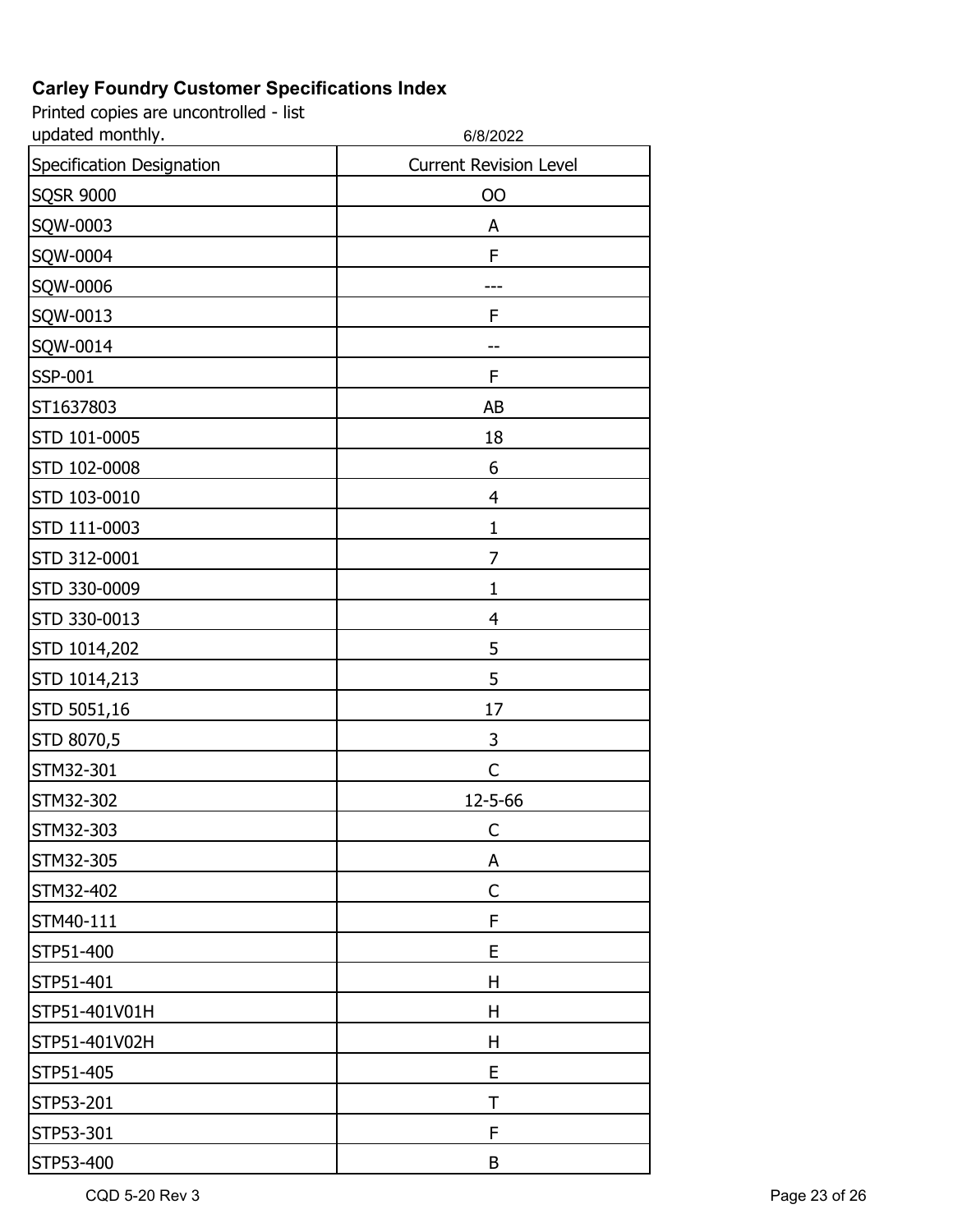| updated monthly.          | 6/8/2022                      |
|---------------------------|-------------------------------|
| Specification Designation | <b>Current Revision Level</b> |
| STP53-803                 | E                             |
| STP54-101                 | AB Amd1                       |
| STP55-104                 | н                             |
| STP55-801                 | A                             |
| STP57-301                 | AB                            |
| STP58-208                 | <b>AC</b>                     |
| STP58-208YV14             | <b>YV14</b>                   |
| STP58-209                 | $\mathsf{N}$                  |
| STP58-209                 | VO <sub>1</sub> G             |
| STP58-209MV18             | <b>MV18</b>                   |
| STP58-209VO1G             | VO <sub>1</sub> G             |
| STP63-001                 | T                             |
| SVHS16160                 | B                             |
| <b>SVHS3717</b>           | F                             |
| TAC-DAB-99-002            | 9-29-99                       |
| TAP-LI-66                 | H                             |
| <b>TAP-LI-71</b>          | H                             |
| <b>TAP-MS-560</b>         | 2-14-1964                     |
| <b>TAP-MS-638</b>         | E                             |
| <b>TAP-MS-642</b>         | G                             |
| <b>TAP-PS-498</b>         | G                             |
| T.C. 872                  | ۳                             |
| <b>TES-225</b>            | D                             |
| <b>TES-284</b>            | H                             |
| <b>TES-309</b>            | B                             |
| <b>TES-84</b>             | B                             |
| TIS-1913                  | $\mathsf C$                   |
| TIS-1917                  | B(2)                          |
| TIS-5751                  | A                             |
| TMS-26900                 | C                             |
| TMS-70007                 | 4/8/19                        |
| TPA1-1374-1               |                               |
| TPA1-1377-1               |                               |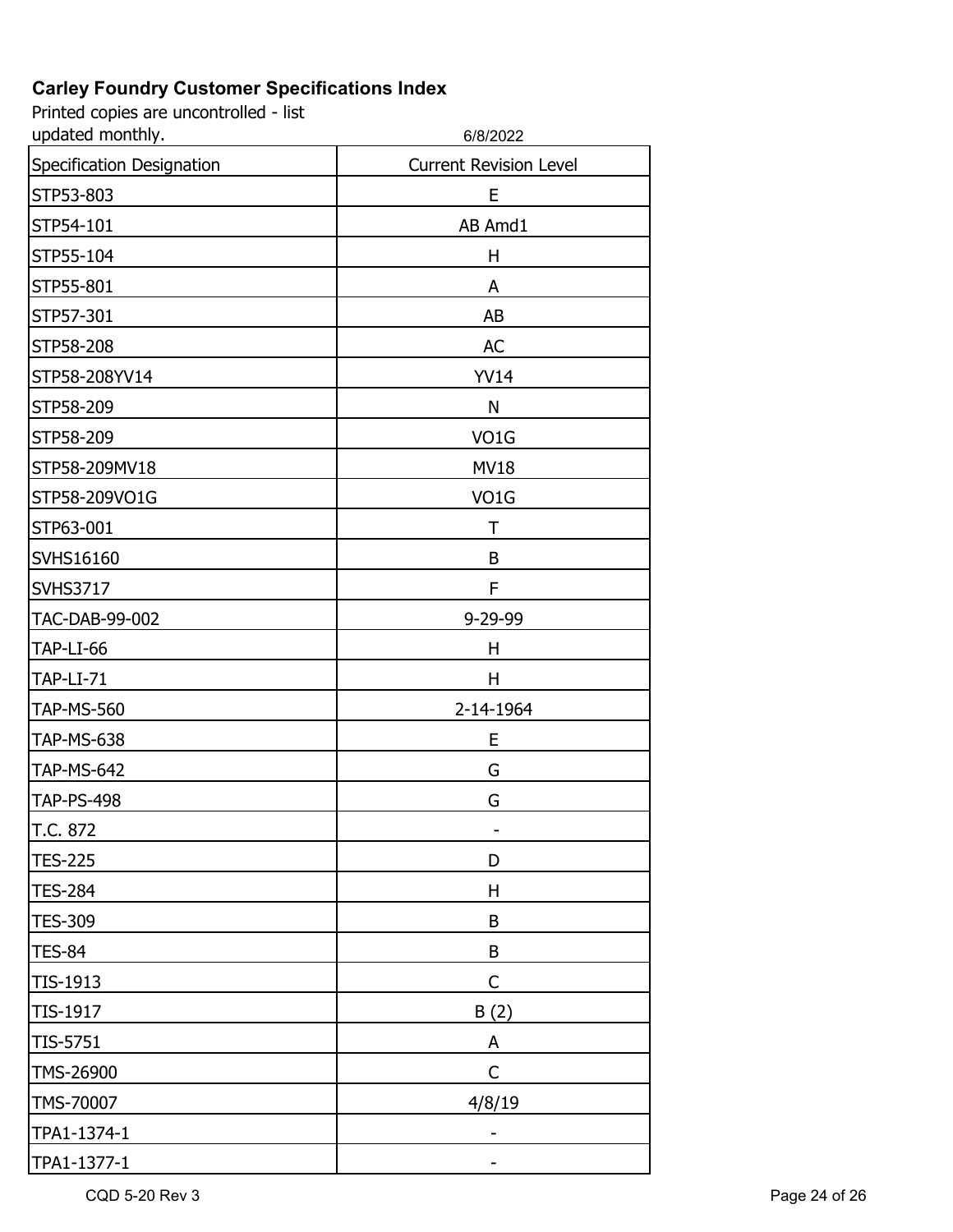Printed copies are uncontrolled - list

| updated monthly.          | 6/8/2022                      |
|---------------------------|-------------------------------|
| Specification Designation | <b>Current Revision Level</b> |
| TPA1-1377-2               | A                             |
| TPA1-1469-1               | A                             |
| TPS-12609                 | B                             |
| UTAS-ENG-POL-0147         | 00                            |
| UTAS-ENG-PRO-0147         | 00                            |
| UTAS-FRM-0034-00          | --                            |
| UTAS-PRO-0028             | $D-01$                        |
| UTCQR-09.1                | 6                             |
| <b>VQA-012</b>            | N/C                           |
| <b>VQA-013</b>            | N/C                           |
| $VS - 1 - 0 - 0 - 2$      | DY                            |
| VS 1-1-1-14               | C                             |
| VS 1-1-1-19               | D                             |
| VS 1-1-1-28               | B                             |
| VS 1-1-1-29               | $7 - 15 - 81$                 |
| VS 1-1-6-11               | С                             |
| VS 1-1-8-19               | D                             |
| VS 1-3-2-59               | F                             |
| VS 1-3-3-1                | V                             |
| VS 1-3-5-108              | $7 - 31 - 61$                 |
| VS 1-3-5-202              | E                             |
| VS 1-3-5-217              | Τ                             |
| VS 1-3-5-289 (A)          | AG                            |
| VS 1-3-5-290 (A)          | W                             |
| VS 1-3-5-292              | N/C                           |
| VS 1-3-5-293              | C                             |
| VS 1-3-5-316              | G                             |
| <b>WBS28</b>              | Н                             |
| <b>WBS-057</b>            | C                             |
| <b>WBS5018</b>            | AK                            |
| WI No. 188                | $9 - 17 - 10$                 |
| WI-QA-007 & Attachment 2  | O <sub>2</sub>                |
| <b>WPQR-9100</b>          | 30                            |

CQD 5-20 Rev 3 Page 25 of 26